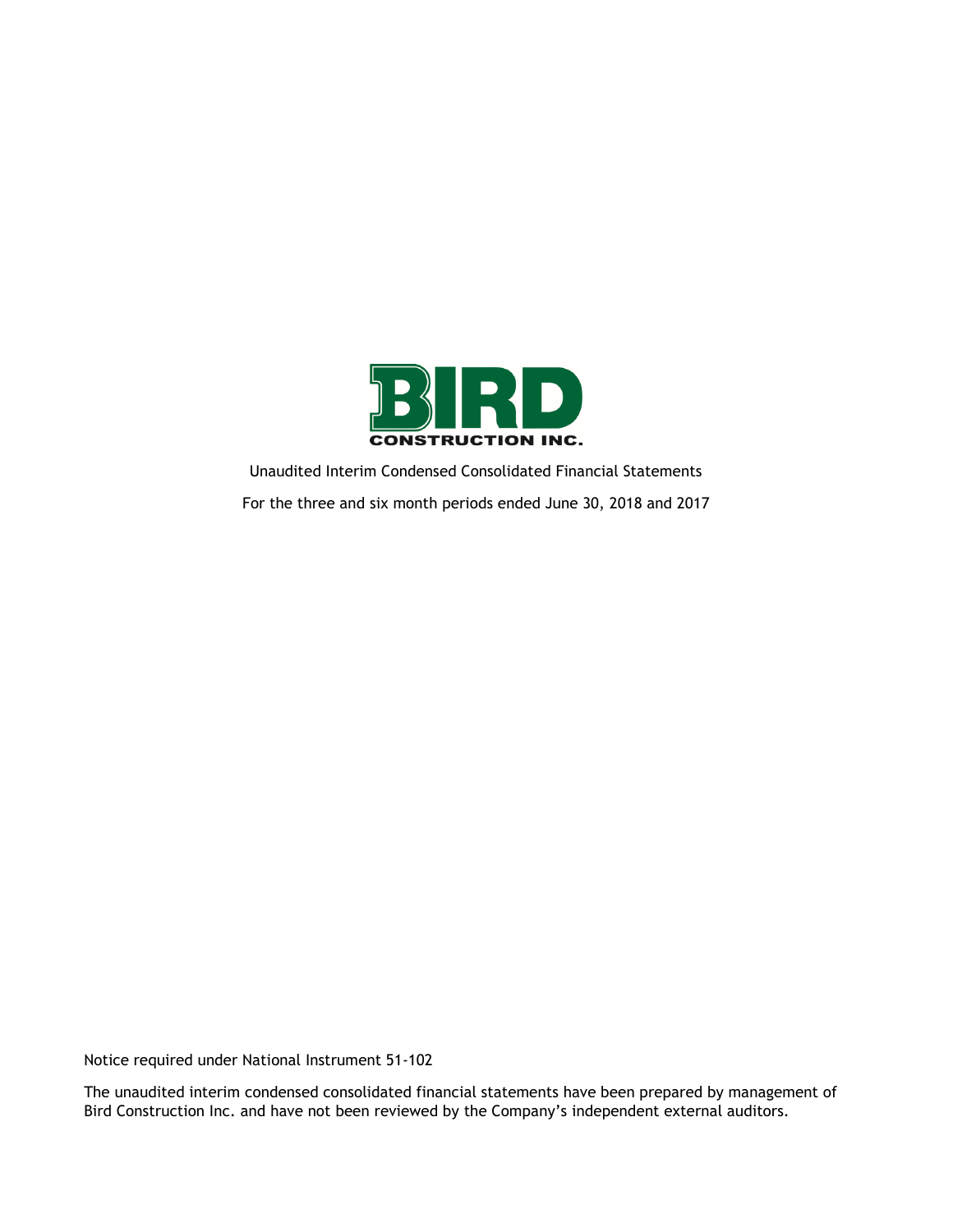#### **INTERIM CONDENSED CONSOLIDATED STATEMENTS OF FINANCIAL POSITION**

**As at June 30, 2018, December 31, 2017 and January 1, 2017**

**(in thousands of Canadian dollars)**

| (unaudited)                                    |      | <b>June 30,</b> | December 31,       |     | January 1,         |
|------------------------------------------------|------|-----------------|--------------------|-----|--------------------|
|                                                | Note | 2018            | 2017               |     | 2017               |
|                                                |      |                 | (restated, note 4) |     | (restated, note 4) |
| <b>ASSETS</b>                                  |      |                 |                    |     |                    |
| Current assets:                                |      |                 |                    |     |                    |
| Cash                                           | 24   | \$<br>56,465    | \$<br>114,092      | \$  | 246,519            |
| Bankers' acceptances and short-term deposits   | 24   | 9,843           | 18,963             |     | 15,357             |
| Short-term investments                         |      | 4,806           |                    |     |                    |
| Accounts receivable                            | 8    | 459,770         | 363,668            |     | 379,043            |
| Contract assets                                |      | 30,848          | 34,962             |     | 14,617             |
| Contract assets - alternative finance projects | 7    |                 | 73,951             |     | 66,443             |
| Inventory                                      |      | 488             | 514                |     | 567                |
| Prepaid expenses                               |      | 1,720           | 2,519              |     | 2,688              |
| Income taxes recoverable                       |      | 8,162           | 6,041              |     | 9,900              |
| Investments held for sale                      | 10   | 4,068           | $\blacksquare$     |     |                    |
| Other assets                                   | 9    |                 | 409                |     |                    |
| Total current assets                           |      | 576,170         | 615,119            |     | 735,134            |
| Non-current assets:                            |      |                 |                    |     |                    |
| Other assets                                   | 9    | 5,690           | 7,577              |     | 3,680              |
| Property and equipment                         | 11   | 59,367          | 52,397             |     | 45,517             |
| Investments in equity accounted entities       | 10   | 8,597           | 12,237             |     |                    |
| Deferred income tax asset                      |      | 7,371           | 8,615              |     | 6,737              |
| Intangible assets                              | 12   | 2,020           | 1,538              |     | 1,735              |
| Goodwill                                       | 12   | 16,389          | 16,389             |     | 16,389             |
| Total non-current assets                       |      | 99,434          | 98,753             |     | 74,058             |
| <b>TOTAL ASSETS</b>                            |      | 675,604         | 713,872<br>\$      | \$  | 809,192            |
| <b>LIABILITIES</b>                             |      |                 |                    |     |                    |
| Current liabilities:                           |      |                 |                    |     |                    |
| Accounts payable                               |      | \$<br>347,505   | 380,221<br>\$      | \$  | 441,671            |
| Contract liabilities                           |      | 62,239          | 62,376             |     | 81,554             |
| Dividends payable to shareholders              |      | 1,382           | 1,382              |     | 2,691              |
| Income taxes payable                           |      | 3,532           | 5,539              |     | 18,557             |
| Non-recourse project financing                 | 7    | 76,408          | 63,685             |     | 59,222             |
| Current portion of loans and borrowings        | 13   | 4,889           | 4,755              |     | 2,765              |
| Provisions                                     | 19   | 7,956           | 10,703             |     | 11,833             |
| Other liabilities                              | 15   | 1,708           | 2,380              |     | 1,569              |
| Total current liabilities                      |      | 505,619         | 531,041            |     | 619,862            |
| Non-current liabilities:                       |      |                 |                    |     |                    |
| Loans and borrowings                           | 13   | 25,249          | 13,843             |     | 8,623              |
| Deferred income tax liability                  |      | 3,593           | 8,374              |     | 13,978             |
| Investments in equity accounted entities       | 10   |                 |                    |     | 881                |
| Other liabilities                              | 15   | 7,372           | 6,798              |     | 4,305              |
| Total non-current liabilities                  |      | 36,214          | 29,015             |     | 27,787             |
| SHAREHOLDERS' EQUITY                           |      |                 |                    |     |                    |
| Shareholders' capital                          | 17   | 42,527          | 42,527             |     | 42,527             |
| Contributed surplus                            |      | 1,953           | 1,949              |     | 1,932              |
| Retained earnings                              |      | 89,295          | 109,338            |     | 117,084            |
| Accumulated other comprehensive income         |      |                 |                    |     |                    |
| Total shareholders' equity                     |      | (4)<br>133,771  | 2<br>153,816       |     | 161,543            |
|                                                |      |                 |                    |     |                    |
| TOTAL LIABILITIES AND SHAREHOLDERS' EQUITY     |      | 675,604         | 713,872<br>\$.     | \$. | 809,192            |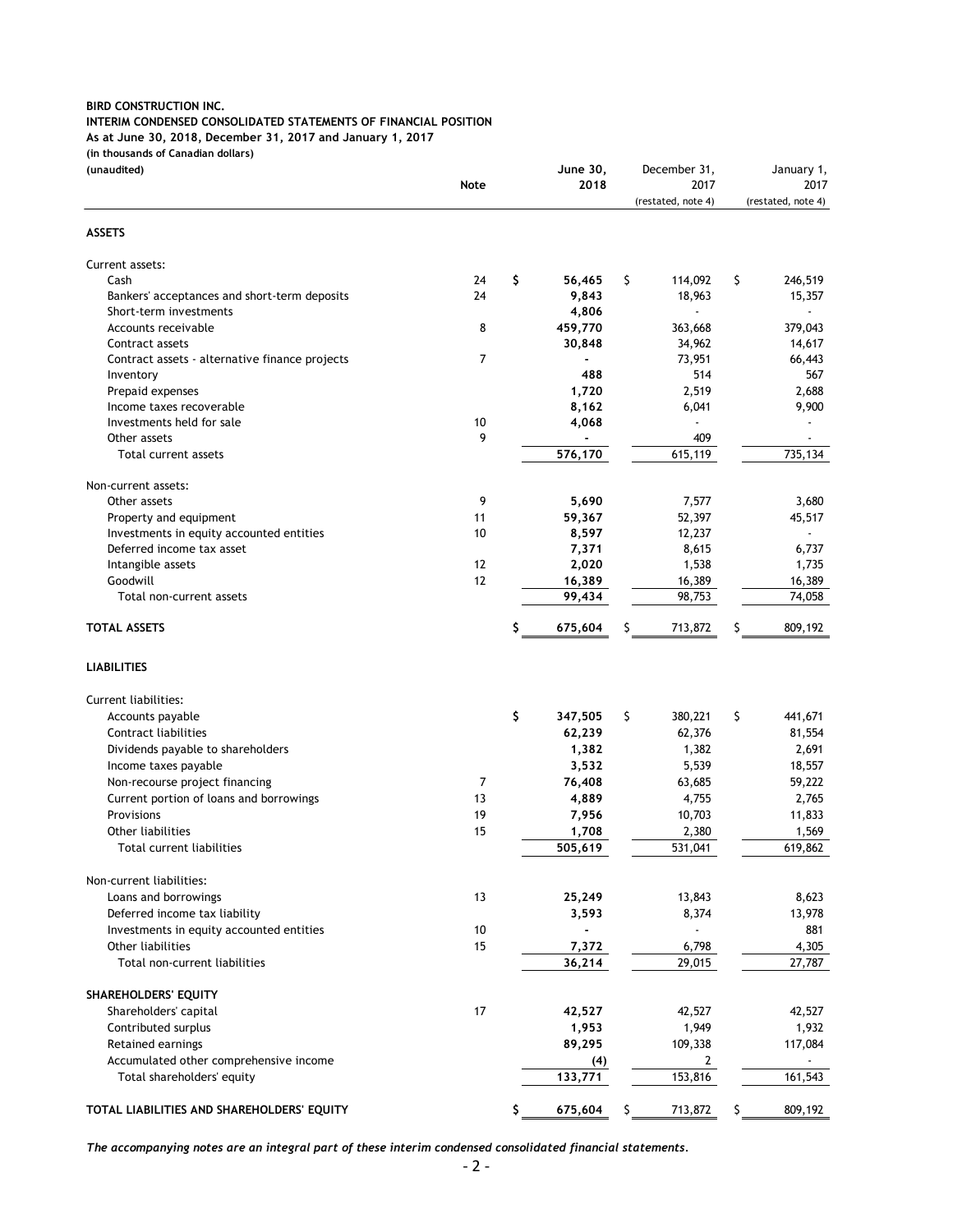**INTERIM CONDENSED CONSOLIDATED STATEMENTS OF INCOME (in thousands of Canadian dollars, except per share amounts) (unaudited) For the three and six month periods ended June 30, 2018 and 2017**

|                                             |      |    |            | For the three months ended June 30, |                    |    | For the six months ended June 30, |   |                    |  |  |  |
|---------------------------------------------|------|----|------------|-------------------------------------|--------------------|----|-----------------------------------|---|--------------------|--|--|--|
|                                             | Note |    | 2018       |                                     | 2017               |    | 2018                              |   | 2017               |  |  |  |
|                                             |      |    |            |                                     | (restated, note 4) |    |                                   |   | (restated, note 4) |  |  |  |
| Construction revenue                        |      | \$ | 320,126 \$ |                                     | 350,339            | \$ | 614,548                           | S | 664,197            |  |  |  |
| Costs of construction                       |      |    | 311,811    |                                     | 332,737            |    | 599,119                           |   | 636,040            |  |  |  |
| Gross profit                                |      |    | 8,315      |                                     | 17,602             |    | 15,429                            |   | 28,157             |  |  |  |
| Income from equity accounted investments    | 10   |    | 416        |                                     | 414                |    | 660                               |   | 693                |  |  |  |
| General and administrative expenses         |      |    | (15, 515)  |                                     | (13, 784)          |    | (31, 279)                         |   | (27, 573)          |  |  |  |
| Income (loss) from operations               |      |    | (6, 784)   |                                     | 4,232              |    | (15, 190)                         |   | 1,277              |  |  |  |
| Finance income                              | 20   |    | 281        |                                     | 253                |    | 607                               |   | 600                |  |  |  |
| Finance and other costs                     | 21   |    | (971)      |                                     | (156)              |    | (1,708)                           |   | (604)              |  |  |  |
| Income (loss) before income taxes           |      |    | (7, 474)   |                                     | 4,329              |    | (16, 291)                         |   | 1,273              |  |  |  |
| Income tax expense (recovery)               | 14   |    | (2, 130)   |                                     | 1,161              |    | (4, 539)                          |   | 321                |  |  |  |
| Net income (loss) for the period            |      | \$ | (5, 344)   |                                     | 3,168              |    | (11, 752)                         |   | 952                |  |  |  |
| Basic and diluted earnings (loss) per share | 18   | Ś. | (0.13)     |                                     | 0.07               | \$ | (0.28)                            | Ŝ | 0.02               |  |  |  |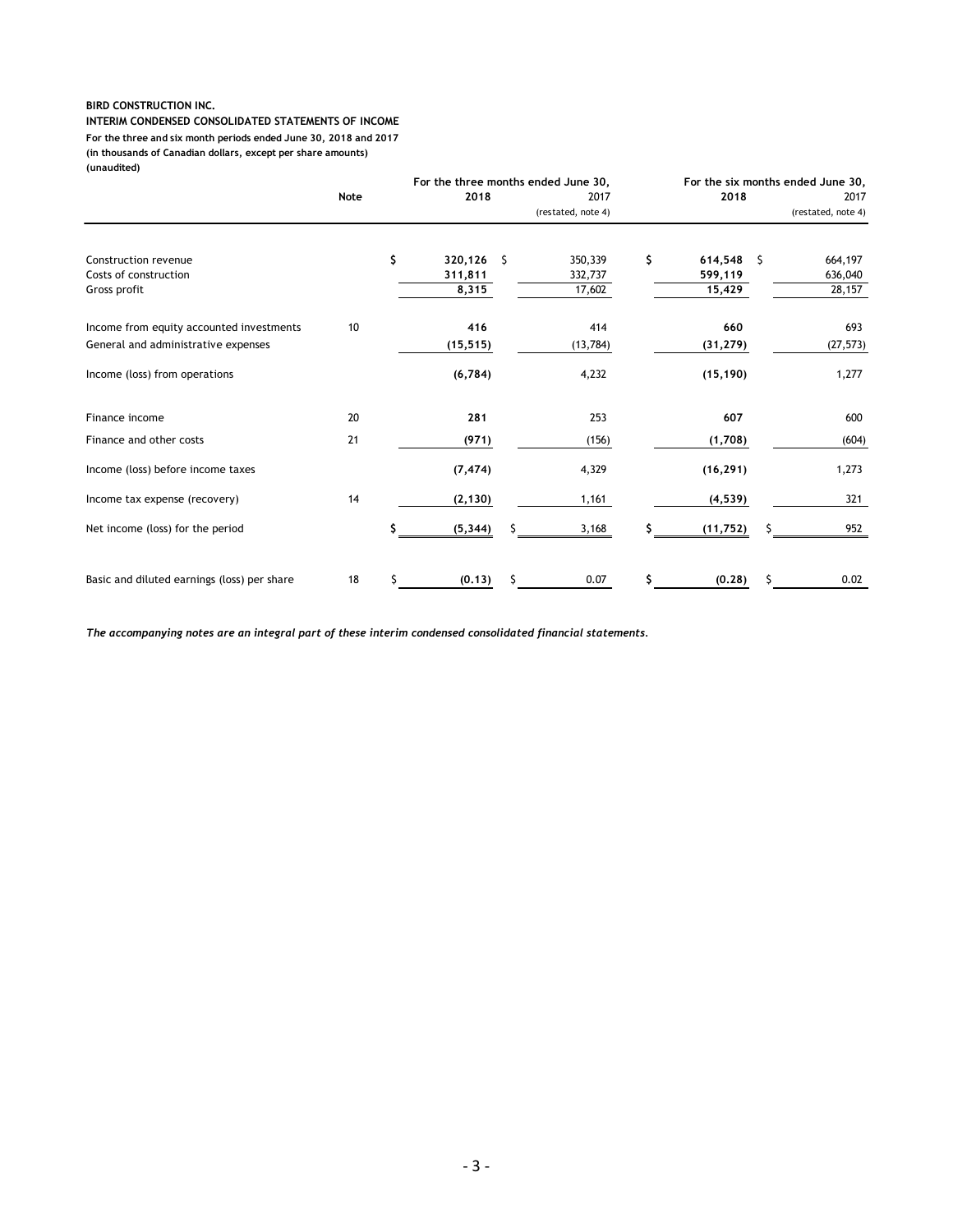#### **INTERIM CONDENSED CONSOLIDATED STATEMENTS OF COMPREHENSIVE INCOME**

**For the three and six month periods ended June 30, 2018 and 2017**

**(in thousands of Canadian dollars, except per share amounts)**

**(unaudited)**

|                                                                                                                       |      |              | For the three months ended June 30, |               | For the six months ended June 30, |                    |  |
|-----------------------------------------------------------------------------------------------------------------------|------|--------------|-------------------------------------|---------------|-----------------------------------|--------------------|--|
|                                                                                                                       | Note | 2018         | 2017                                | 2018          |                                   | 2017               |  |
|                                                                                                                       |      |              | (restated, note 4)                  |               |                                   | (restated, note 4) |  |
| Net income (loss) for the period                                                                                      |      | $(5,344)$ \$ | 3,168                               | $(11,752)$ \$ |                                   | 952                |  |
| Other comprehensive income (loss) for the period:<br>Exchange differences on translating equity accounted investments | 10   | (5)          | $\overline{\phantom{a}}$            | (6)           |                                   |                    |  |
| Total of items that may be reclassified to net income in subsequent periods                                           |      | (5)          |                                     | (6)           |                                   |                    |  |
| Total other comprehensive income (loss) for the period                                                                |      | (5)          |                                     | (6)           |                                   |                    |  |
| Total comprehensive income (loss) for the period                                                                      |      | (5, 349)     | 3,168                               | (11,758)      |                                   | 952                |  |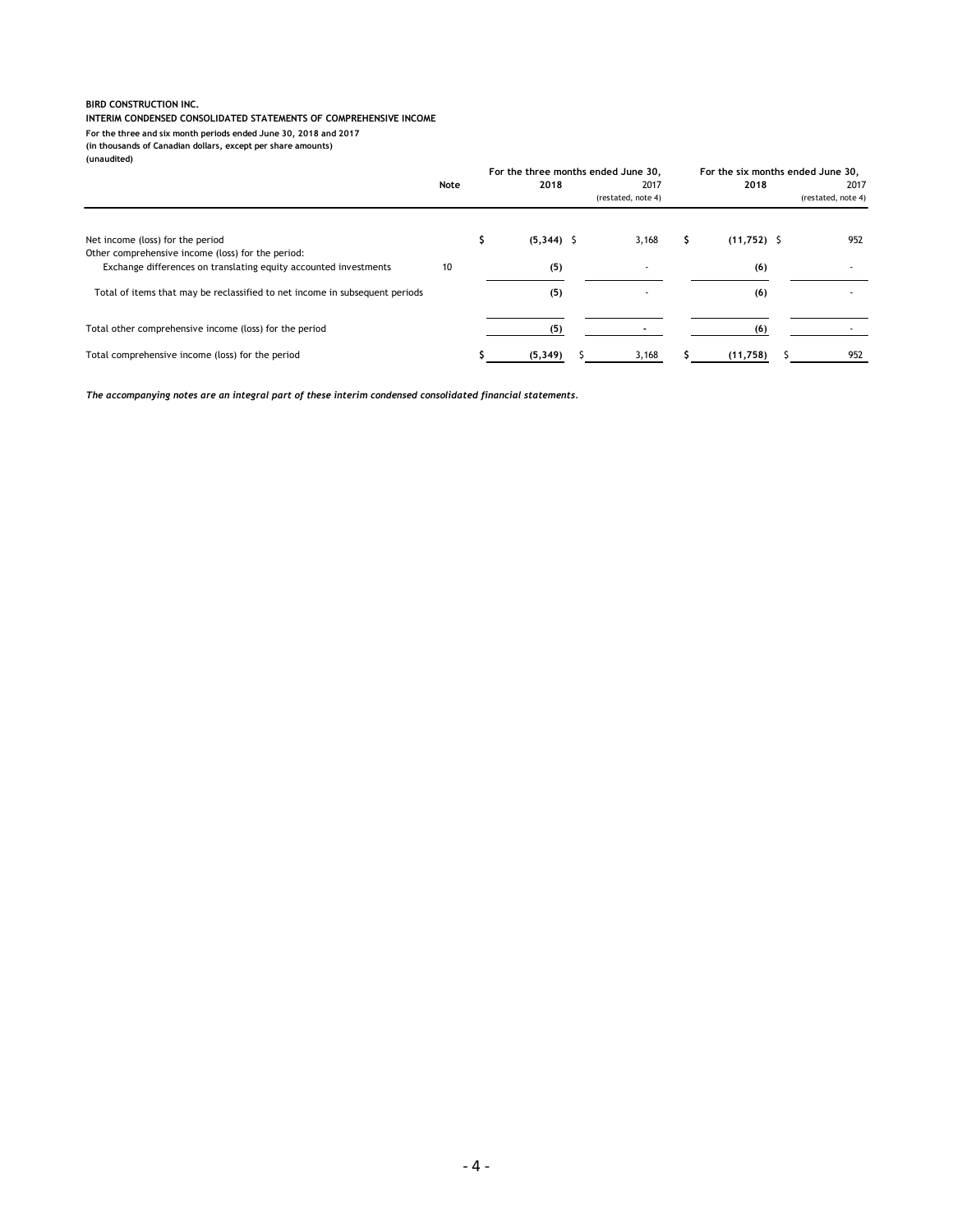#### **BIRD CONSTRUCTION INC. INTERIM CONDENSED CONSOLIDATED STATEMENTS OF CHANGES IN EQUITY (in thousands of Canadian dollars, except per share amounts) For the six month periods ended June 30, 2018 and 2017**

**(unaudited)**

|                                                                                       | Note |     | Shareholders'<br>capital |    | Contributed<br>surplus | Retained<br>earnings |   | Accumulated<br>other<br>comprehensive<br>income (loss) |   | <b>Total equity</b> |
|---------------------------------------------------------------------------------------|------|-----|--------------------------|----|------------------------|----------------------|---|--------------------------------------------------------|---|---------------------|
|                                                                                       |      |     |                          |    |                        |                      |   |                                                        |   |                     |
| Balance at January 1, 2017 (restated, note 4)                                         |      | \$  | 42,527 \$                |    | $1,932$ \$             | 117,084 \$           |   |                                                        | Ś | 161,543             |
| Net income (loss) for the period (restated, note 4)                                   |      |     |                          |    |                        | 952                  |   |                                                        |   | 952                 |
| Other comprehensive income for the period                                             |      |     |                          |    |                        |                      |   |                                                        |   |                     |
| Total comprehensive income for the period<br>Contributions by and dividends to owners |      |     |                          |    |                        | 952                  |   |                                                        |   | 952                 |
| Stock-based compensation expense                                                      | 16   |     |                          |    | 8                      |                      |   |                                                        |   | 8                   |
| Dividends declared to shareholders                                                    |      |     |                          |    |                        | (8, 291)             |   |                                                        |   | (8, 291)            |
| Balance at June 30, 2017 (restated, note 4)                                           |      |     | 42,527                   | S  | $1,940$ \$             | 109,745              | S |                                                        |   | 154,212             |
| Dividends per share declared during the six month period ended June 30, 2017          |      |     |                          |    |                        | Ś.<br>0.20           |   |                                                        |   |                     |
| Balance at December 31, 2017 (restated, note 4)                                       |      | \$. | 42,527                   | Ŝ. | $1,949$ \$             | 109,338 \$           |   | 2 <sup>5</sup>                                         |   | 153,816             |
| Net income (loss) for the period                                                      |      |     |                          |    |                        | (11, 752)            |   |                                                        |   | (11, 752)           |
| Other comprehensive income (loss) for the period                                      | 10   |     |                          |    |                        |                      |   | (6)                                                    |   | (6)                 |
| Total comprehensive income for the period                                             |      |     |                          |    |                        | (11, 752)            |   | (6)                                                    |   | (11,758)            |
| Contributions by and dividends to owners                                              |      |     |                          |    |                        |                      |   |                                                        |   |                     |
| Stock-based compensation expense                                                      | 16   |     |                          |    | 4                      |                      |   |                                                        |   |                     |
| Dividends declared to shareholders                                                    |      |     |                          |    |                        | (8, 291)             |   |                                                        |   | (8, 291)            |
| Balance at June 30, 2018                                                              |      |     | 42,527                   | Ŝ  | $1,953$ \$             | 89,295               | Ŝ | $(4)$ \$                                               |   | 133,771             |
| Dividends per share declared during the six month period ended June 30, 2018          |      |     |                          |    |                        | 0.20<br>\$           |   |                                                        |   |                     |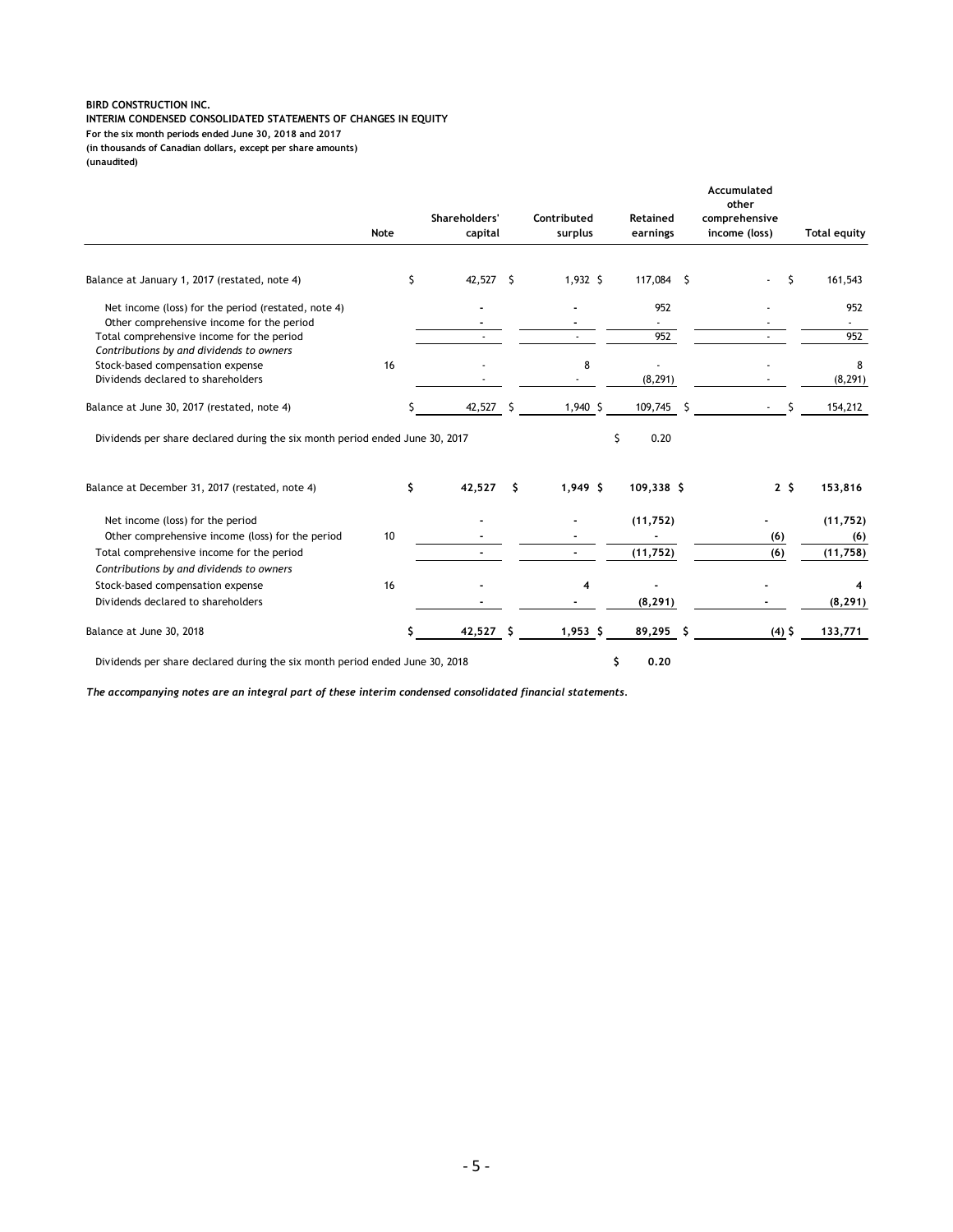#### **INTERIM CONDENSED CONSOLIDATED STATEMENTS OF CASH FLOWS**

**For the six month periods ended June 30, 2018 and 2017**

**(in thousands of Canadian dollars)**

**(unaudited)**

|                                                                                 |      |    |               | For the six months ended June 30, |                            |  |
|---------------------------------------------------------------------------------|------|----|---------------|-----------------------------------|----------------------------|--|
|                                                                                 | Note |    | 2018          |                                   | 2017<br>(restated, note 4) |  |
|                                                                                 |      |    |               |                                   |                            |  |
| Cash flows from (used in) operating activities:                                 |      |    |               |                                   |                            |  |
| Net income (loss) for the period                                                |      | \$ | $(11,752)$ \$ |                                   | 952                        |  |
| Items not involving cash:                                                       |      |    |               |                                   |                            |  |
| Amortization                                                                    | 12   |    | 214           |                                   | 353                        |  |
| Depreciation                                                                    | 11   |    | 5,505         |                                   | 5,053                      |  |
| (Gain) loss on sale of property and equipment                                   |      |    | (632)         |                                   | (120)                      |  |
| (Income) loss from equity accounted investments                                 | 10   |    | (660)         |                                   | (693)                      |  |
| Finance income                                                                  | 20   |    | (607)         |                                   | (600)                      |  |
| Finance and other costs                                                         | 21   |    | 1,708         |                                   | 604                        |  |
| Deferred compensation plan expense and other                                    |      |    | 2,789         |                                   | 1,168                      |  |
| Unrealized (gain) loss on investments and other                                 |      |    | (879)         |                                   | 150                        |  |
| Income tax expense (recovery)                                                   | 14   |    | (4, 539)      |                                   | 321                        |  |
| Stock-based compensation expense                                                | 16   |    | 4             |                                   | 8                          |  |
| Cash flows from (used in) operations before changes in non-cash working capital |      |    | (8, 849)      |                                   | 7,196                      |  |
| Changes in non-cash working capital relating to operating activities            | 24   |    | (53, 761)     |                                   | (100, 706)                 |  |
| Interest received                                                               |      |    | 658           |                                   | 631                        |  |
| Interest paid                                                                   |      |    | (1, 479)      |                                   | (808)                      |  |
| Income taxes paid                                                               |      |    | (3, 126)      |                                   | (23, 331)                  |  |
| Cash flows used in operating activities                                         |      |    | (66, 557)     |                                   | (117, 018)                 |  |
| Cash flows from (used in) investing activities:                                 |      |    |               |                                   |                            |  |
| Investments in equity accounted entities                                        | 10   |    |               |                                   | (4, 843)                   |  |
| Capital distributions from equity accounted entities                            | 10   |    | 226           |                                   |                            |  |
| Additions to property and equipment                                             | 11   |    | (9,806)       |                                   | (4, 291)                   |  |
| Proceeds on sale of property and equipment                                      | 11   |    | 1,284         |                                   | 688                        |  |
| Additions to intangible assets                                                  | 12   |    | (696)         |                                   | (50)                       |  |
| Purchase of short-term investments                                              |      |    | (4, 742)      |                                   | (6, 943)                   |  |
| Other long-term assets                                                          |      |    | 302           |                                   | 132                        |  |
| Cash flows used in investing activities                                         |      |    | (13, 432)     |                                   | (15, 307)                  |  |
| Cash flows from (used in) financing activities:                                 |      |    |               |                                   |                            |  |
| Dividends paid on shares                                                        |      |    | (8, 291)      |                                   | (9,600)                    |  |
| Proceeds from non-recourse project financing                                    | 7    |    | 12,499        |                                   | 15,977                     |  |
| Repayment of non-recourse project financing                                     | 7    |    |               |                                   | (27, 662)                  |  |
| Proceeds from loans and borrowings                                              | 13   |    | 11,754        |                                   | 1,298                      |  |
| Repayment of loans and borrowings                                               | 13   |    | (3, 535)      |                                   | (1,718)                    |  |
| Cash flows from (used in) financing activities                                  |      |    | 12,427        |                                   | (21, 705)                  |  |
| Net decrease in cash and cash equivalents during the period                     |      |    | (67, 562)     |                                   | (154, 030)                 |  |
| Effects of foreign exchange on cash balances                                    |      |    | 815           |                                   | (150)                      |  |
| Cash and cash equivalents, beginning of the period                              |      |    | 133,055       |                                   | 261,876                    |  |
| Cash and cash equivalents, end of the period                                    | 24   | S  | $66,308$ \$   |                                   | 107,696                    |  |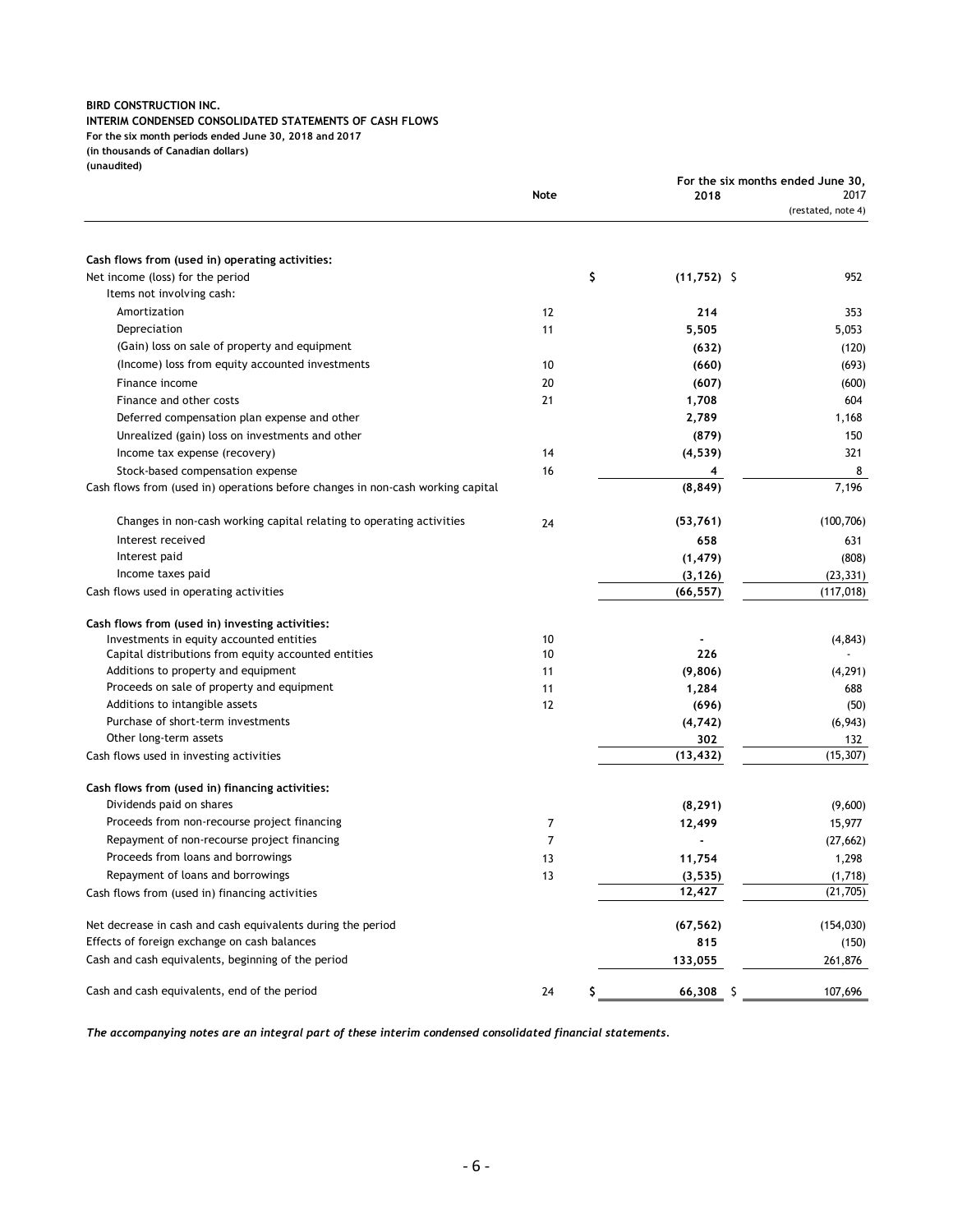#### **1. Structure of the Company**

Bird Construction Inc. (the "Company") is a corporation incorporated in the province of Ontario, Canada. The address of the Company's registered office is 5700 Explorer Drive, Suite 400, Mississauga, Ontario, Canada.

The Company, through its subsidiaries and interests in joint arrangements carries on business as a general contractor with offices in St. John's, Wabush, Halifax, Saint John, Montreal, Ottawa, Toronto, Winnipeg, Calgary, Edmonton and Vancouver. The Company focuses primarily on projects in the industrial, mining, commercial and institutional sectors of the general contracting industry. The Company serves customers in the industrial, mining, institutional, retail, commercial, multi-tenant residential, light industrial, and renovation and restoration sectors using fixed priced, design-build, unit price, cost reimbursable, guaranteed upset price and construction management contract delivery methods. The operating segments of the Company are aligned with the Company's geographic operations and are reviewed by the Company's Chief Executive Officer to assess performance and allocate resources within the Company. Management applies judgement in the aggregation of the Company's operating segments and has determined that the Company operates in one reportable segment being the general contracting sector of the construction industry. The Company's operating segments have similar economic characteristics in that each of the Company's operating districts provides comparable construction services, use similar contracting methods, have similar long term economic prospects, share similar cost structures and operate in similar regulatory environments.

### **2. Basis of preparation**

(a) Authorization of financial statements:

These unaudited interim condensed consolidated financial statements were authorized for issue on August 8, 2018 by the Company's Board of Directors.

(b) Statement of compliance:

These unaudited interim condensed consolidated financial statements have been prepared in accordance with International Financial Reporting Standards ("IFRS") applicable to the preparation of interim financial statements, including IAS 34 Interim financial reporting. These unaudited condensed consolidated interim financial statements do not include all the information and disclosures required in the Company's annual consolidated financial statements and should be read in conjunction with the Company's annual consolidated financial statements for the year ended December 31, 2017.

(c) Basis of measurement:

These unaudited interim condensed consolidated financial statements have been prepared using the historical cost convention, except for the valuation of certain financial assets and derivative financial instruments which have been classified as "fair value through profit and loss" and accordingly, are measured at fair value, and liabilities for cash settled share-based payment arrangements which are measured at fair value.

(d) Use of estimates and judgements:

The preparation of financial statements requires management to make judgements, estimates and assumptions that affect the application of accounting policies and the reported amounts of revenues, expenses, assets, liabilities and the disclosure of contingent assets and liabilities at the reporting date.

Uncertainty about these assumptions and estimates could result in a material adjustment to the carrying amount of an asset or liability and/or the reported amount of revenue and expense in future periods. Estimates and underlying assumptions are reviewed on an ongoing basis. Revisions to accounting estimates are recognized in the period in which the estimates are revised and in any future periods affected.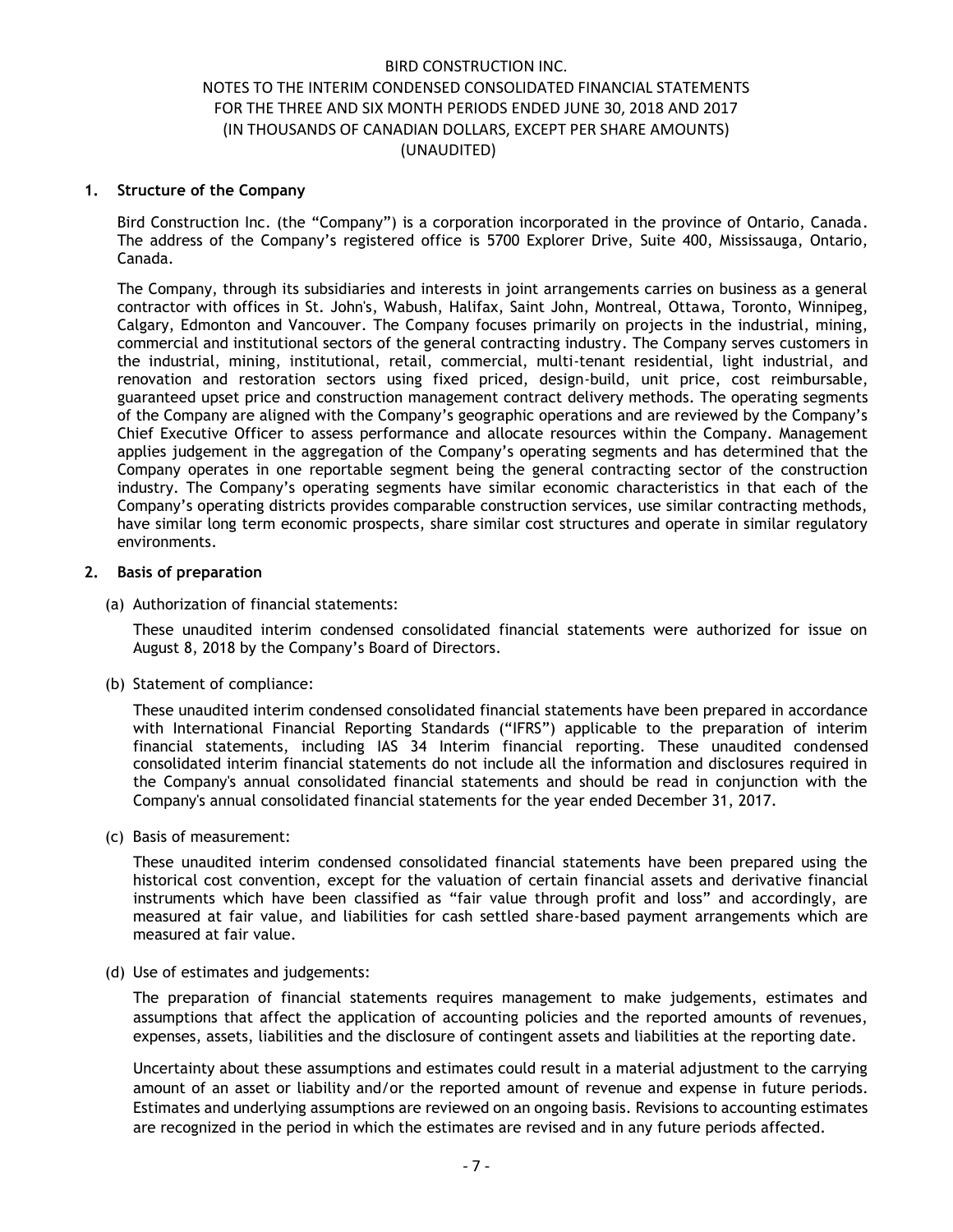Construction revenue, construction costs, contract liabilities, and contract assets are all based on estimates and judgements used in determining an estimate of contract revenue and contract costs to determine the stage of completion for a particular construction project, depending upon the nature of the construction contract, as more fully described in the revenue recognition policy (see note  $3(a)$ ). To determine the estimated cost to complete construction contracts, assumptions and estimates are required to evaluate issues related to schedule, material and labour costs, labour productivity, changes in contract scope and subcontractor costs. Due to the nature of construction, estimates can change significantly from one accounting period to the next.

The value of many construction contracts increases over the duration of the construction period. Change orders may be issued by our customers to modify the original contract scope of work or conditions. In addition, there may be disputes or claims regarding additional amounts owing as a result of changes in contract scope, delays, additional work or changed conditions. Construction work related to a change order or claim may proceed, and costs may be incurred, in advance of final determination of the value of the change order. As many change orders and claims may not be settled until the construction project is completed or subsequent to completion, the nature of the relationship with the other party to the claim and the history of success of these claims will determine the unpredictable nature of the associated revenue or cost recovery. Claims against customers due to delays, changes, etc. are assessed under the Company's variable consideration policy as described in note 3, which requires significant judgement and management's best estimate of recovery being ultimately added to the transaction price. This estimate is based on historical claim rates combined with a comprehensive assessment of the customer and negotiations to date. The value determined to be constrained is the difference between the total claim value and the best estimate of recovery. This constrained value is continuously reviewed as circumstances change and management will reassess estimates and update the transaction price accordingly.

Provisions involve the use of estimates, as determined by management. Estimates and assumptions are required to determine when to record and measure a provision in the financial statements for legal and warranty and other provisions. The outcomes can differ significantly from the estimates used in preparing the financial statements resulting in required adjustments to expenses and liabilities.

Impairment testing is performed annually or earlier, if a triggering event occurs, for indefinite-lived intangible assets and goodwill resulting from business combinations, by comparing the recoverable amount of the cash generating unit ("CGU"), or groups of CGUs to its carrying amount. The recoverable amounts of the CGU have been determined based on a value in use calculation. There is a significant amount of uncertainty with respect to the estimates of recoverable amounts of the CGUs' assets given the necessity of making key economic projections which employ the following key assumptions: future cash flows, growth opportunities, including economic risk assumptions and estimates of achieving key operating metrics and drivers; and the discount rate.

Information about significant judgements in applying accounting policies that have the most significant effect on the amounts recognized in the consolidated financial statements is included in the significant accounting policies note in the Company's December 31, 2017 annual consolidated financial statements related to revenue recognition, joint arrangements (note 3  $(r)$ ), and classification of leases (note 3  $(u)$ ).

#### **3. Summary of significant accounting policies**

Except as described below, the accounting policies applied in the preparation of these unaudited interim condensed consolidated financial statements are consistent with those followed in the preparation of the Company's December 31, 2017 annual consolidated financial statements.

(a) Revenue recognition: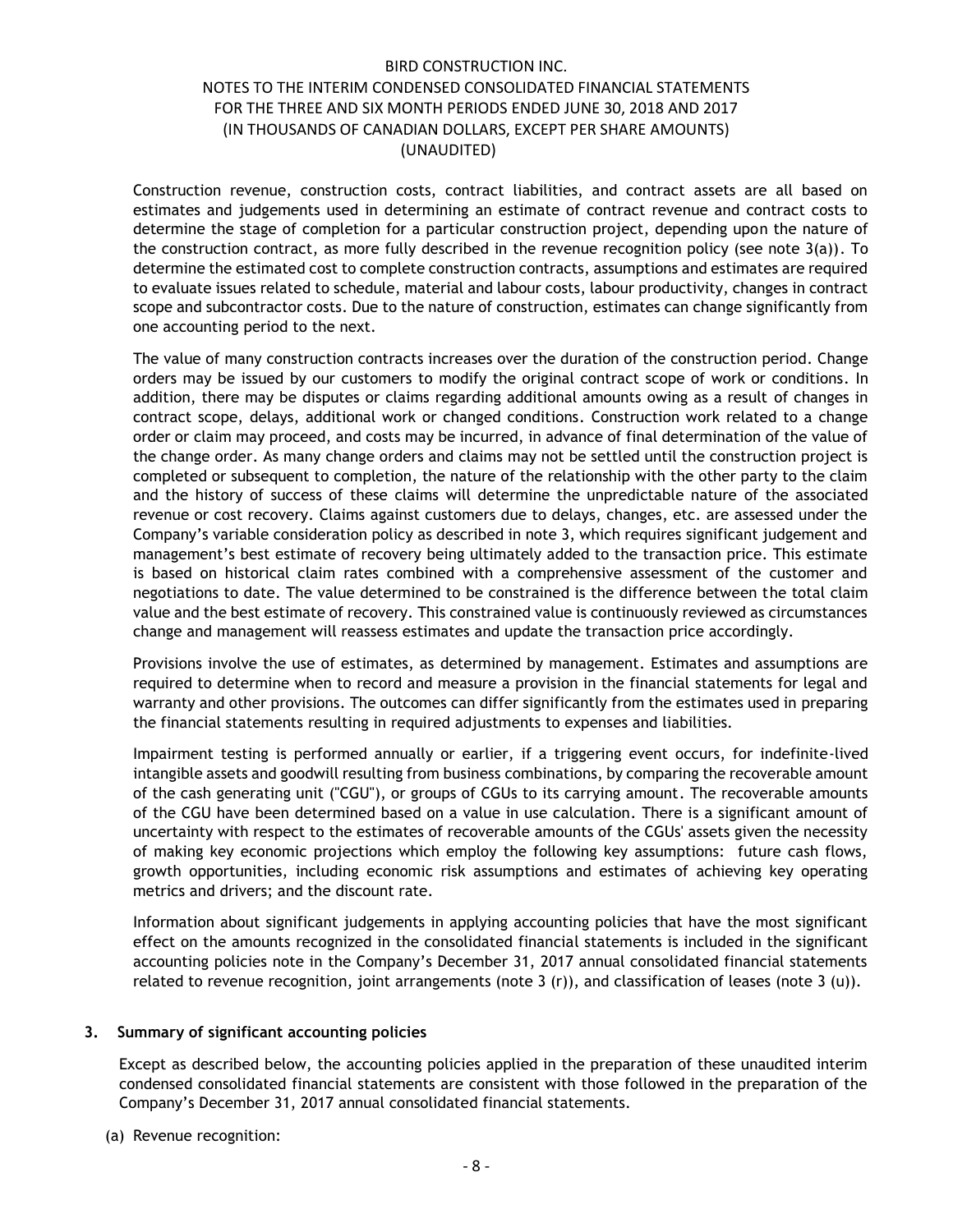Contract revenue is recognized in profit or loss in accordance with the pattern of satisfying the Company's performance obligations under a contract. This satisfaction occurs when control of a good or service transfers to the customer. In the majority of the Company's contracts, the customer controls the work in process as evidenced by the right to payment for work performed to date plus a reasonable profit to deliver products or services that do not have an alternative use to the Company, and the work is performed on the customer's property. Based on the nature of these contractual arrangements, control is transferred over time and revenue is recognized over time.

For each performance obligation satisfied over time, the Company will recognize revenue by measuring progress toward complete satisfaction of that performance obligation. Using output or input methods based on the type of contract, the Company recognizes revenue in a pattern that reflects the transfer of control of the promised goods or services to the customer. Revenue from fixed price and cost reimbursable contracts is recognized using the input method with reference to costs incurred. Revenue from unit price contracts in the heavy construction, civil construction and contract surface mining construction sectors is recognized based on the amount of billable work completed, established by surveys of work performed, an output method. For agency relationships, such as construction management contracts, where the Company acts as an agent for its customers, fee revenue only is recognized, generally in accordance with the contract terms. If the outcome of a construction contract cannot be estimated reliably for management to estimate the ultimate profitability of the contract with a reasonable degree of certainty, no profit is recognized. When further clarity is gained throughout the progression of the contract, the constrained margin and associated revenue will be reassessed.

Revenue from contract modifications, commonly referred to as change orders and claims, is recognized to the extent that the contract modifications have been approved by the customer and the amount can be measured reliably. In cases where the contract modification is approved, but the price has not been finalized, the Company will account for the contract modification using variable consideration guidance described below. A claim or dispute is considered variable consideration as it is in addition to the agreed upon performance obligations outlined in the original contract but due to unforeseen circumstances is claimed against the customer because of additional work and costs incurred due to delays and scope changes. The subsequent outcome and settlement of this claim through negotiation results in uncertainty as to the likelihood and amount that will be ultimately collected.

The amount of variable consideration included in the transaction price may be constrained due to the uncertain nature of the recovery of the associated revenue. The Company will make an estimate of the amount to be constrained by using either the most likely amount or the expected value method, depending which method is considered to best predict the amount of consideration by contract to which the Company will be entitled. The amount of variable consideration to be included in the transaction price is only that to which it is highly probable that a significant reversal of cumulative revenue recognized to date will not occur. Management considers the following factors in their assessment of the probability of reversal:

- (i) Susceptibility of consideration to factors outside the Company's influence.
- (ii) Length of time before resolution of the uncertainty associated with the amount of consideration is expected.
- (iii) The Company's experience with similar types of contracts is limited or the experience is not relevant or has limited predictive value.
- (iv) The Company has a practice of offering a broad range of pricing concessions or changing the payment terms and conditions of similar contracts in similar situations.
- (v) The contract has a larger number and broad range of possible consideration amounts.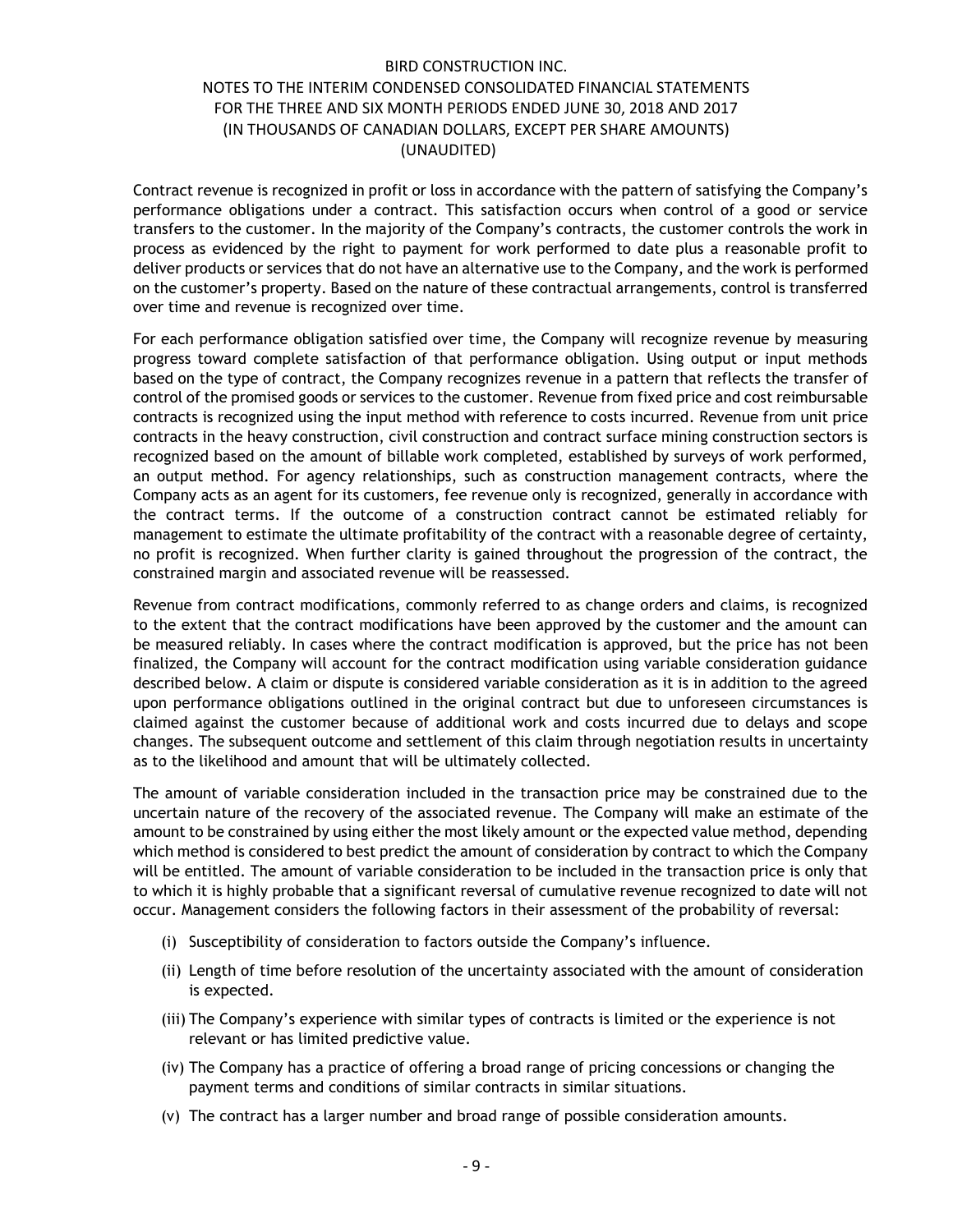Where the above factors indicate uncertainty associated with the outcome of the transaction price, the Company reviews the historical performance under similar contracts in order to determine the appropriate proportion of the variable consideration to be included in the transaction price.

For most customer arrangements, the customer contracts with the Company to provide a significant service of integrating a complex set of tasks and components into a single project or capability (even if that single project results in the delivery of multiple units). The Company therefore considers that the entire contract results in the delivery of a single performance obligation. Less commonly, the Company may promise to provide distinct goods or services within a contract in which case the contract is separated into the associated performance obligations as assessed from the customer's perspective. If a contract contains multiple performance obligations, the Company allocates the total transaction price to each performance obligation in an amount based on the estimated relative standalone selling prices of the promised goods or services underlying each performance obligation. When the Company is contracted to construct customer specific projects, the budgets and overall transaction prices are built up using the Company's best estimate of costs associated to complete the customized project using the appropriate overhead and subcontractor rates for a given project and location. This approach to estimate the overall costs and associated revenues is considered the most appropriate assessment of the standalone selling price for the associated performance obligations.

Where costs are determined to be greater than total revenues, losses from any construction contracts are recognized in full in the period the loss becomes apparent. Losses are recorded within provisions on the statement of financial position.

(b) Contract assets and liabilities:

Any excess of costs and estimated earnings over progress billings on construction contracts is carried as a contract asset in the financial statements. Contract assets also arise when the Company capitalizes incremental costs of obtaining contracts with customers and the costs incurred in fulfilling those contracts, such as mobilization costs. Costs to fulfill a contract are required to be capitalized where they are determined to relate directly to a contract or an anticipated contract that the entity can specifically identify, they generate or enhance resources of the Company that will be used in satisfying performance obligations in the future, and they are expected to be recovered under that specific contract.

In all cases, the specific contract asset is amortized into the project with reference to the same pattern of recognition as the revenue recognized on the associated project.

Any excess of progress billings over earned revenue on construction contracts is carried as a contract liability in the financial statements.

Contract assets and liabilities are reported in a net position on a contract-by-contract basis at the end of each reporting period. All contract assets and liabilities are classified as current in the financial statements as they are expected to be settled within the Company's normal operating cycle.

(c) Construction costs:

Construction costs are expensed as incurred unless they result in an asset related to future contract activity and meet the criteria to be capitalized as contract assets. Construction costs include all expenses that relate directly to execution of the specific contract, including site labour and site supervision, direct materials, subcontractor costs, equipment rentals and depreciation, design and technical assistance, and warranty claims. Construction costs also include overheads that can be attributed to the project in a systematic and consistent manner and include general insurance and bonding costs, and staff costs relating to project management.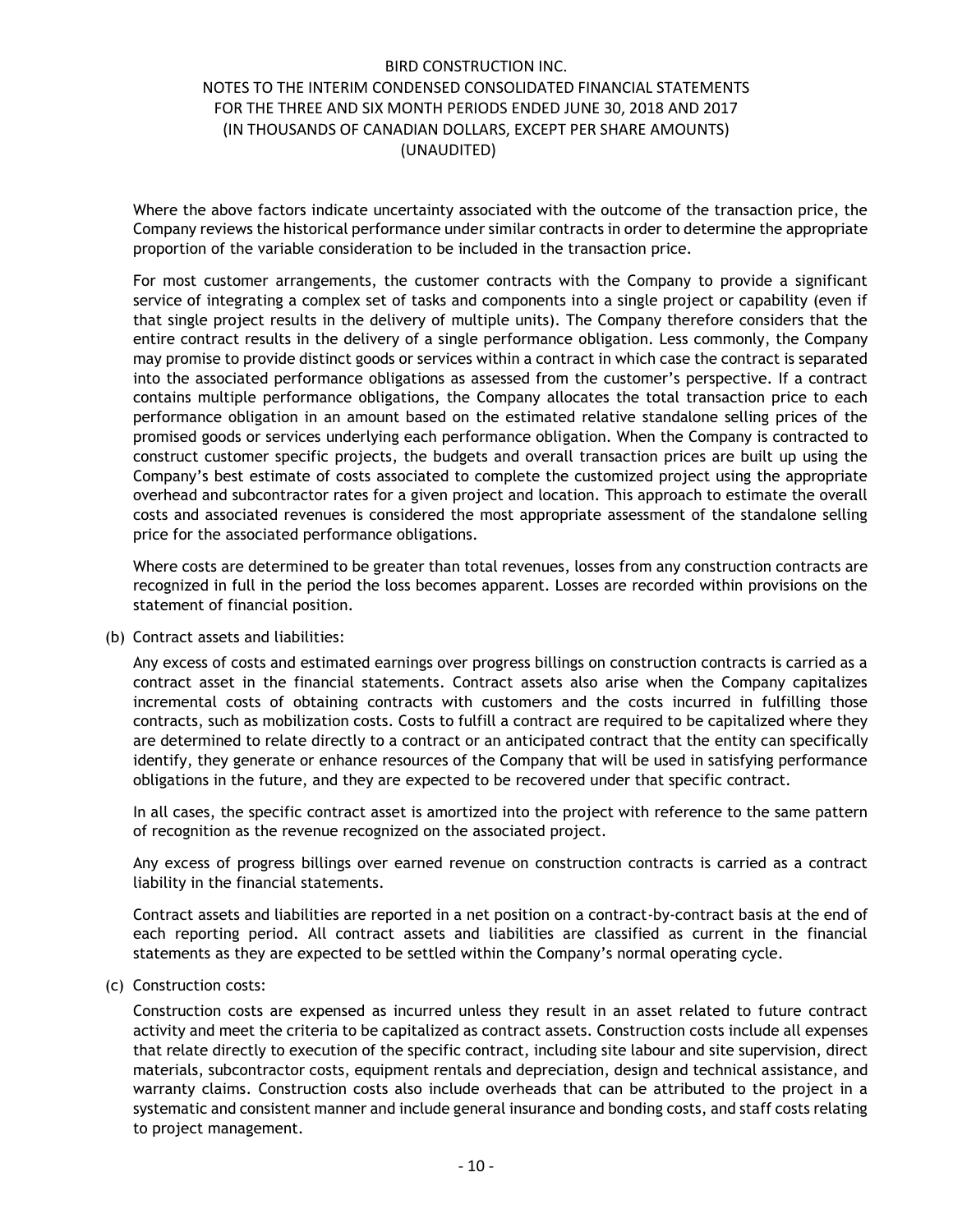(d) Provisions and contingent assets:

Provisions:

Provisions are recognized when, at the financial statement date, the Company has a present obligation as a result of a past event, and it is more likely than not that the Company will be required to settle that obligation and the cash outflow can be estimated reliably. The amount recognized for provisions is the best estimate of the expenditure to be incurred. Where the Company expects some or all of the provision to be reimbursed, for example through insurance, the reimbursement is recognized as an asset only when it is virtually certain of realization. The recoverable amount will not exceed the amount of the provision. Provisions include:

- i. Provisions for potential legal claims relating to the Company's performance and completion of construction contracts. The Company attempts to settle claims within the construction period of the contracts, but a legal claim may take years to settle. A provision is recognized when it is more likely than not that a claim will require settlement. The amount recognized is the best estimate of the settlement amount.
- ii. Provisions for potential warranty claims relating to construction projects. These claims are usually settled during the project's warranty period. A provision is recognized when it is more likely than not that a warranty claim will arise. The amount recognized is the best estimate of the amount required to settle the warranty issue.
- iii. Provisions for loss contracts are recorded when costs are determined to be greater than total revenues for the contract. Losses from any construction contracts are recognized in full in the period the loss becomes apparent. The loss provision will be net of management's estimate of probable expected recoveries, which differs from the criterion used for revenue recognition.

### Contingent assets:

A contingent asset is a possible asset that arises from past events and whose existence will be confirmed only by the occurrence or non-occurrence of one or more uncertain future events not wholly within the control of the entity. Cost recovery claims associated with claims against subcontractors and parties other than customers are considered contingent assets until it is virtually certain that the claims will be settled.

Contingent assets are not recorded or disclosed in the financial statements until such time as recovery of a portion or all of the claim is considered probable, at which time disclosure in the notes to the financial statements is required. Once a claim is accepted by the other party and realization of income is considered virtually certain, full disclosure in the financial statements as to the nature of the asset recorded is required, along with the recognition of the amount to be received in current assets.

(e) Finance income and finance costs:

Finance income is comprised of interest earned on cash and cash equivalents, gains/losses on disposal of investments and changes in the fair value of financial assets classified as fair value through profit and loss. Interest income is recognized as it accrues in the income statement.

Finance costs are comprised of interest expense related to the net gain or loss on interest rate swaps, interest associated with total return swaps and interest on loans and borrowings, including non-recourse project financing, using the effective interest rate method.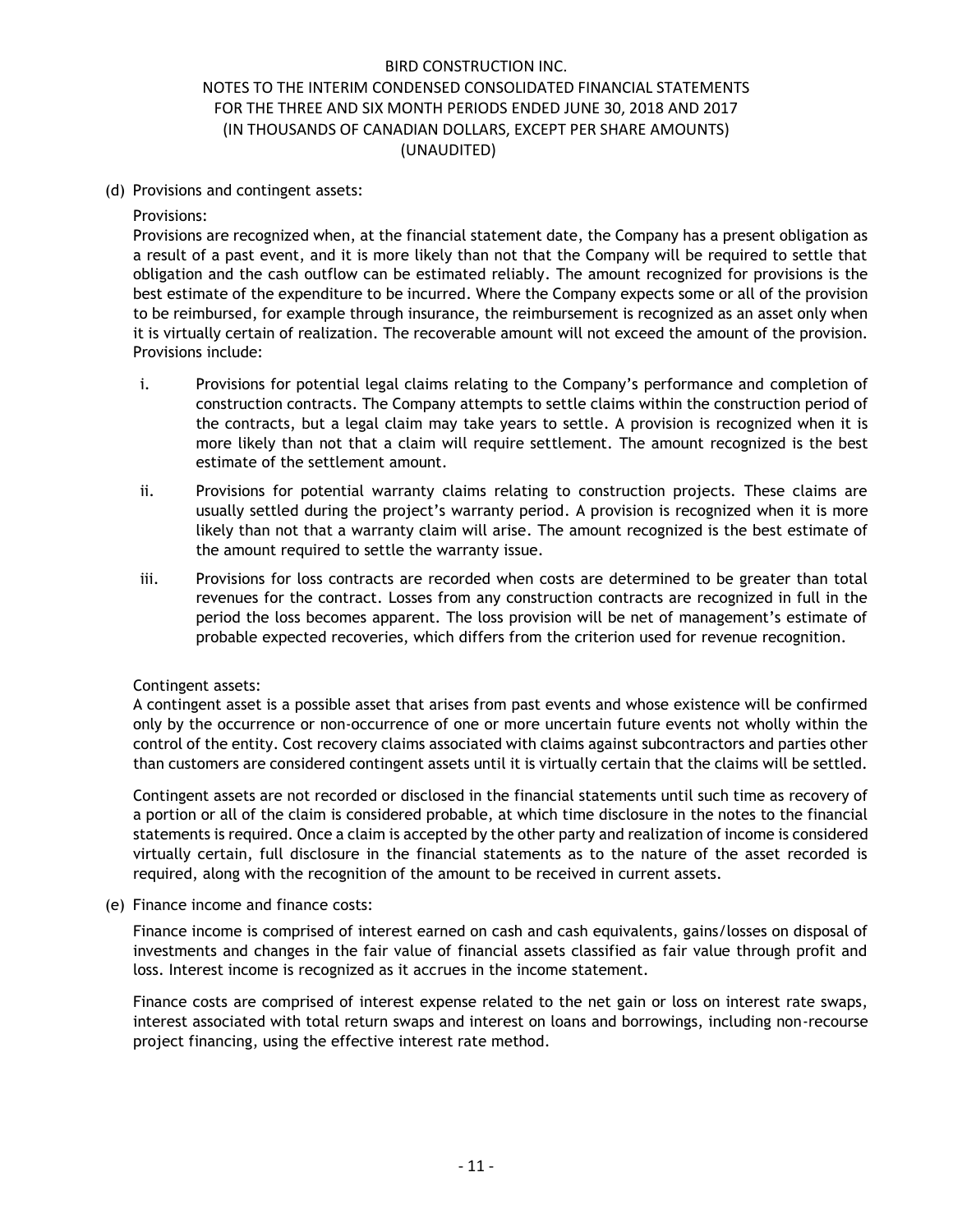### **4. New Accounting Standards and Amendments Adopted**

The Company has adopted the following new accounting amendments effective January 1, 2018. These changes did not have a material impact on the Company's financial results:

- a) Amendments to IFRS 2, Classification and Measurement of Share-based Payment Transactions
- b) IFRIC 22, Foreign Currency Transactions and Advance Consideration

The Company has adopted the following new accounting standards effective January 1, 2018:

- I. IFRS 15, Revenue from Contracts with Customers
- II. IFRS 9, Financial Instruments

### **IFRS 15, Revenue from Contracts with Customers:**

The Company has adopted IFRS 15 effective January 1, 2018 using a fully retrospective approach. IFRS 15 supersedes previous accounting standards for revenue, including IAS 18 Revenue, and IAS 11 Construction Contracts. IFRS 15 introduced a single comprehensive model for recognizing revenue from contracts with customers. The standard requires revenue to be recognized in a manner that depicts the transfer of promised goods or services to a customer and at an amount that reflects the consideration expected to be received in exchange for transferring those goods or services. Specifically, IFRS 15 introduces a five-step approach to revenue recognition:

- 1. Identify the contract(s) with a customer;
- 2. Identify the performance obligations in the contract;
- 3. Determine the transaction price;
- 4. Allocate the transaction price to the performance obligations in the contract; and
- 5. Recognize revenue when (or as) the entity satisfies a performance obligation.

On adoption of the new revenue standard the Company has employed the fully retrospective model therefore restating the impact on the comparative statements. The Company elected to utilize the following practical expedients on adoption:

- a) For completed contracts, an entity need not restate contracts that begin and end within the same annual reporting periods.
- b) For all reporting periods presented before the date of initial application, January 1, 2018, an entity is not required to disclose the amount of transaction price allocated to the remaining performance obligations and an explanation of when the entity expects to recognize that amount of revenue.

In accordance with the adoption of this standard, changes to the accounting policies were required. The main changes are explained below:

Revenue from contract modifications, commonly referred to as change orders and claims, are recognized to the extent that the contract modifications have been approved by the customer and the amount can be measured reliably. In cases where the contract modification is approved, but the price has not been finalized, the Company will account for the contract modification using variable consideration guidance described below. A claim or dispute is considered variable consideration as it is in addition to the agreed upon performance obligations outlined in the original contract but due to unforeseen circumstances is claimed against the customer because of additional work and costs incurred due to delays and scope changes. The subsequent outcome and settlement of this claim through negotiation results in uncertainty as to the likelihood and amount that will be ultimately collected.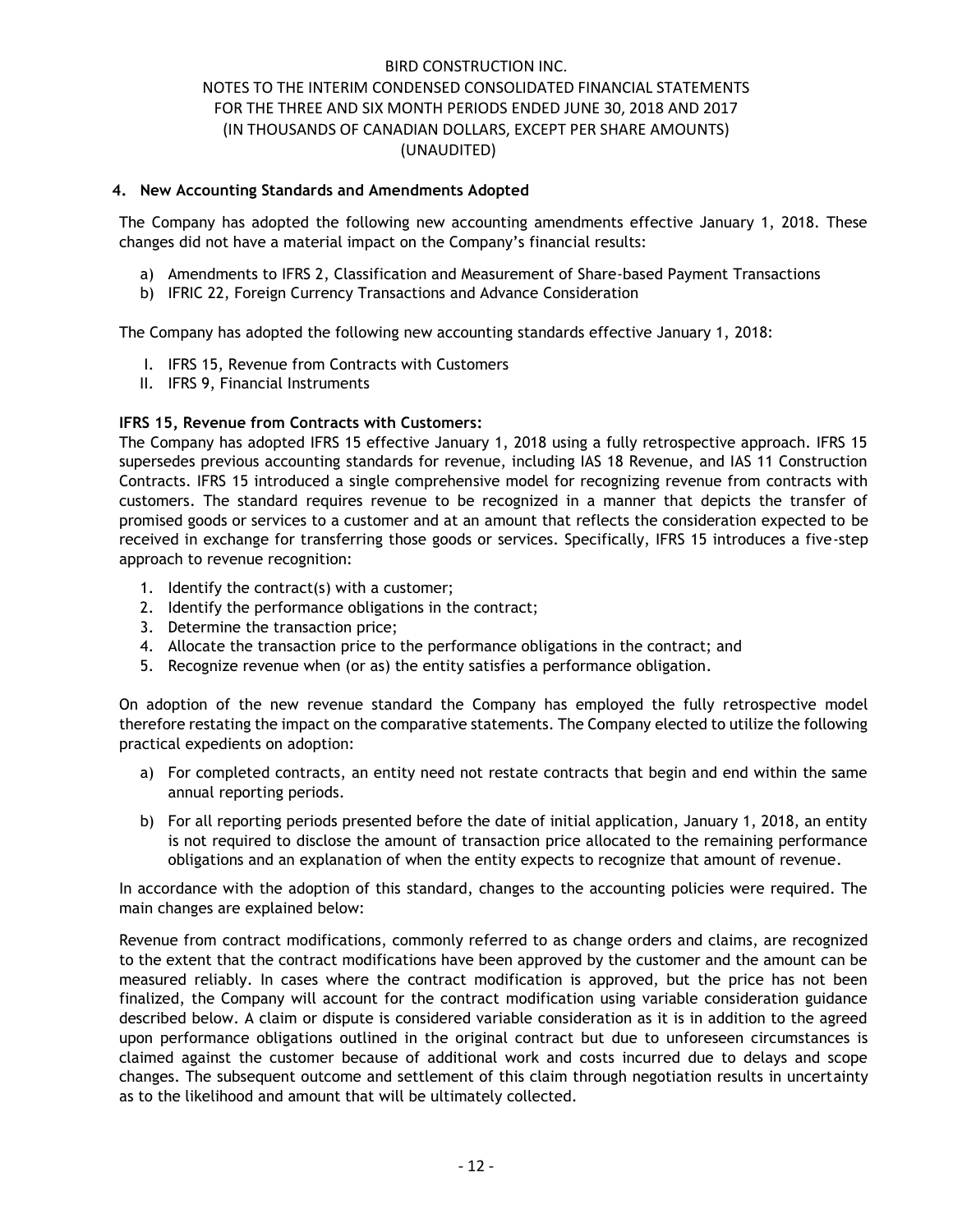The amount of variable consideration included in the transaction price may be constrained due to the uncertain nature of the recovery of the associated revenue. The Company will make an estimate of the amount to be constrained by using either the most likely amount or the expected value method, depending which method is considered to best predict the amount of consideration by contract to which the Company will be entitled. The amount of variable consideration to be included in the transaction price is only that to which it is highly probable that a significant reversal of cumulative revenue recognized to date will not occur. Management considers relevant factors, including the amount of consideration highly susceptible to factors outside the Company's control, the period of uncertainty over the transaction price and experience of similar contracts, in order to determine whether there is an increased probability of reversal of revenue. Where these factors indicate uncertainty associated with the outcome of the transaction price, the Company reviews the historical performance under similar contracts in order to determine the appropriate proportion of the variable consideration to be included in the transaction price.

The portion of the payments retained by the customer until substantial completion, as defined in each contract has historically been discounted to reflect the time value of money. Under IFRS 15, these holdbacks from customers are no longer considered significant financing components due to the intent of the arrangement. These customer holdbacks are in place to protect the customer and ensure the Company performs as specified under the contract. All invoices are issued by the Company in line with the billing schedule included in each contract and payments of all elements (not inclusive of the holdback) is received within an appropriate period of time. Due to this change, where historically there was a portion of interest accretion on holdback receivables, this has ceased due to the understanding of the arrangement in accordance with IFRS 15. Therefore, finance income has been restated to remove the effect of the interest accretion.

#### **Impact on Net Income**

|                                             |               | Three months ended June 30, 2017 |            |               |               | Six months ended June 30, 2017 |           |
|---------------------------------------------|---------------|----------------------------------|------------|---------------|---------------|--------------------------------|-----------|
|                                             | As previously |                                  |            |               | As previously |                                |           |
|                                             | reported      | Adjustments                      | Restated   |               |               | reported Adjustments           | Restated  |
| Construction revenue                        | \$<br>345,881 | 4,458                            | 350,339    | <sup>\$</sup> | 655,636       | 8,561                          | 664,197   |
| Costs of construction                       | 329,387       | 3,350                            | 332,737    |               | 627,274       | 8,766                          | 636,040   |
| Gross profit                                | 16,494        | 1,108                            | 17,602     |               | 28,362        | (205)                          | 28,157    |
| Income from equity accounted                |               |                                  |            |               |               |                                |           |
| investments                                 | 414           |                                  | 414        |               | 693           |                                | 693       |
| General and administrative expenses         | (13, 784)     |                                  | (13, 784)  |               | (27, 573)     |                                | (27, 573) |
| Income (loss) from operations               | 3,124         | 1,108                            | 4,232      |               | 1,482         | (205)                          | 1,277     |
| Finance income                              | 981           | (728)                            | 253        |               | 1,949         | (1, 349)                       | 600       |
| Finance and other costs                     | (697)         | 541                              | (156)      |               | (1,604)       | 1,000                          | (604)     |
| Income (loss) before income taxes           | 3,408         | 921                              | 4,329      |               | 1,827         | (554)                          | 1,273     |
| Income tax expense (recovery)               | 911           | 250                              | 1,161      |               | 471           | (150)                          | 321       |
| Net income (loss) and comprehensive         |               |                                  |            |               |               |                                |           |
| income (loss) for the period                | \$<br>2,497   | 671                              | $3,168$ \$ |               | 1,356         | (404)                          | 952       |
|                                             |               |                                  |            |               |               |                                |           |
| Basic and diluted earnings (loss) per share | 0.06          | 0.01                             | $0.07$ \$  |               | 0.03          | (0.01)                         | 0.02      |

The impact to the Company's statements of income for the IFRS 15 adjustments are as follows: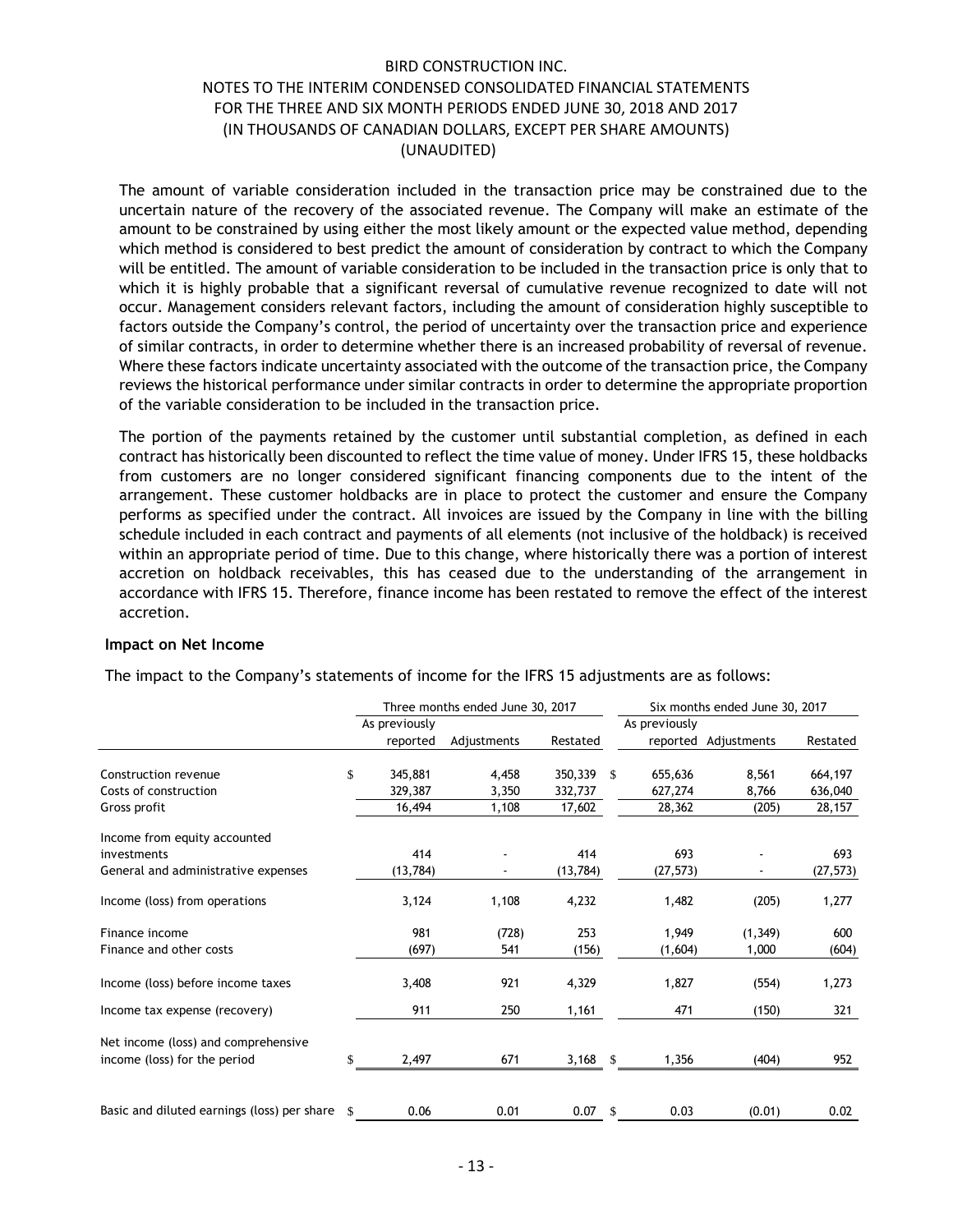### **Impact on assets, liabilities and shareholders' equity at January 1, 2017 and December 31, 2017**

|                                                                                                                                                                                                                                                                         |                  | As at January 1, 2017    |                          | As at December 31, 2017 |                 |                  |  |  |
|-------------------------------------------------------------------------------------------------------------------------------------------------------------------------------------------------------------------------------------------------------------------------|------------------|--------------------------|--------------------------|-------------------------|-----------------|------------------|--|--|
|                                                                                                                                                                                                                                                                         | As previously    |                          |                          | As previously           |                 |                  |  |  |
| (in thousands of Canadian dollars)                                                                                                                                                                                                                                      | reported         | Adjustments              | Restated                 | reported                | Adjustments     | Restated         |  |  |
| <b>ASSETS</b>                                                                                                                                                                                                                                                           |                  |                          |                          |                         |                 |                  |  |  |
| Current assets:                                                                                                                                                                                                                                                         |                  |                          |                          |                         |                 |                  |  |  |
| Cash                                                                                                                                                                                                                                                                    | \$<br>246,519    |                          | 246,519 \$               | 114,092                 |                 | 114,092          |  |  |
| Bankers' acceptances and short-term deposits                                                                                                                                                                                                                            | 15,357           |                          | 15,357                   | 18,963                  |                 | 18,963           |  |  |
| Accounts receivable                                                                                                                                                                                                                                                     | 391,804          | (12,761)                 | 379,043                  | 374,931                 | (11, 263)       | 363,668          |  |  |
| Contract assets <sup>(1)</sup>                                                                                                                                                                                                                                          | 10,047           | 4,570                    | 14,617                   | 29,600                  | 5,362           | 34,962           |  |  |
| Contract assets - alternative finance projects <sup>(2)</sup>                                                                                                                                                                                                           | 66,443           |                          | 66,443                   | 73,951                  |                 | 73,951           |  |  |
| Inventory                                                                                                                                                                                                                                                               | 567              | ÷,                       | 567                      | 514                     |                 | 514              |  |  |
| Prepaid expenses                                                                                                                                                                                                                                                        | 2,688            |                          | 2,688                    | 2,519                   |                 | 2,519            |  |  |
| Income taxes recoverable                                                                                                                                                                                                                                                | 9,900            | ÷,                       | 9,900                    | 6,041                   |                 | 6,041            |  |  |
| Other assets                                                                                                                                                                                                                                                            |                  |                          | $\overline{\phantom{a}}$ | 409                     |                 | 409              |  |  |
| Total current assets                                                                                                                                                                                                                                                    | 743,325          | (8, 191)                 | 735,134                  | 621,020                 | (5,901)         | 615,119          |  |  |
| Non-current assets:                                                                                                                                                                                                                                                     |                  |                          |                          |                         |                 |                  |  |  |
| Other assets                                                                                                                                                                                                                                                            | 3,680            |                          | 3,680                    | 7,577                   |                 | 7,577            |  |  |
| Property and equipment                                                                                                                                                                                                                                                  | 45,517           | ÷,                       | 45,517                   | 52,397                  |                 | 52,397           |  |  |
| Investments in equity accounted entities                                                                                                                                                                                                                                | ш.               |                          |                          | 12,237                  |                 | 12,237           |  |  |
| Deferred income tax asset                                                                                                                                                                                                                                               | 6,737            |                          | 6,737                    | 8,615                   |                 | 8,615            |  |  |
| Intangible assets                                                                                                                                                                                                                                                       | 1,735            |                          | 1,735                    | 1,538                   |                 | 1,538            |  |  |
| Goodwill                                                                                                                                                                                                                                                                | 16,389           |                          | 16,389                   | 16,389                  |                 | 16,389           |  |  |
| Total non-current assets                                                                                                                                                                                                                                                | 74,058           | $\overline{\phantom{a}}$ | 74,058                   | 98,753                  |                 | 98,753           |  |  |
| <b>TOTAL ASSETS</b>                                                                                                                                                                                                                                                     | \$<br>817,383    | (8, 191)                 | 809,192 \$               | 719,773                 | (5,901)         | 713,872          |  |  |
| <b>LIABILITIES</b>                                                                                                                                                                                                                                                      |                  |                          |                          |                         |                 |                  |  |  |
| <b>Current liabilities:</b>                                                                                                                                                                                                                                             |                  |                          |                          |                         |                 |                  |  |  |
| Accounts payable                                                                                                                                                                                                                                                        | \$<br>458,673    | (17,002)                 | 441,671 \$               | 388,525                 | (8, 304)        | 380,221          |  |  |
| Contract liabilities <sup>(3)</sup>                                                                                                                                                                                                                                     | 76,518           | 5,036                    | 81,554                   | 57,628                  | 4,748           | 62,376           |  |  |
| Dividends payable to shareholders                                                                                                                                                                                                                                       | 2,691            |                          | 2,691                    | 1,382                   |                 | 1,382            |  |  |
| Income taxes payable                                                                                                                                                                                                                                                    | 18,557           | ÷,                       | 18,557                   | 5,539                   | $\blacksquare$  | 5,539            |  |  |
| Non-recourse project financing                                                                                                                                                                                                                                          | 59,222           | $\blacksquare$           | 59,222                   | 63,685                  | ÷,              | 63,685           |  |  |
| Current portion of loans and borrowings                                                                                                                                                                                                                                 | 2,765            |                          | 2,765                    | 4,755                   |                 | 4,755            |  |  |
| Provisions                                                                                                                                                                                                                                                              | 5,287            |                          |                          |                         |                 |                  |  |  |
| Other liabilities                                                                                                                                                                                                                                                       |                  | 6,546                    | 11,833                   | 6,466                   | 4,237<br>$\sim$ | 10,703           |  |  |
| Total current liabilities                                                                                                                                                                                                                                               | 1,569<br>625,282 | (5,420)                  | 1,569<br>619,862         | 2,380<br>530,360        | 681             | 2,380<br>531,041 |  |  |
|                                                                                                                                                                                                                                                                         |                  |                          |                          |                         |                 |                  |  |  |
| Non-current liabilities:<br>Loans and borrowings                                                                                                                                                                                                                        | 8,623            |                          | 8,623                    | 13,843                  |                 | 13,843           |  |  |
| Deferred income tax liability                                                                                                                                                                                                                                           | 14,726           | (748)                    | 13,978                   | 10,151                  | (1,777)         | 8,374            |  |  |
|                                                                                                                                                                                                                                                                         | 881              | $\overline{\phantom{a}}$ | 881                      | $\blacksquare$          | ÷,              |                  |  |  |
| Investments in equity accounted entities<br>Other liabilities                                                                                                                                                                                                           |                  | $\sim$                   |                          |                         |                 |                  |  |  |
| Total non-current liabilities                                                                                                                                                                                                                                           | 4,305<br>28,535  | (748)                    | 4,305<br>27,787          | 6,798<br>30,792         | (1,777)         | 6,798<br>29,015  |  |  |
|                                                                                                                                                                                                                                                                         |                  |                          |                          |                         |                 |                  |  |  |
| SHAREHOLDERS' EQUITY                                                                                                                                                                                                                                                    |                  |                          |                          |                         |                 |                  |  |  |
| Shareholders' capital                                                                                                                                                                                                                                                   | 42,527           |                          | 42,527                   | 42,527                  |                 | 42,527           |  |  |
| Contributed surplus                                                                                                                                                                                                                                                     | 1,932            |                          | 1,932                    | 1,949                   |                 | 1,949            |  |  |
| Retained earnings                                                                                                                                                                                                                                                       | 119,107          | (2,023)                  | 117,084                  | 114,143                 | (4,805)         | 109,338          |  |  |
| Accumulated other comprehensive income                                                                                                                                                                                                                                  | $\blacksquare$   | $\overline{\phantom{a}}$ | $\blacksquare$           | 2                       | $\blacksquare$  | 2                |  |  |
| Total shareholders' equity                                                                                                                                                                                                                                              | 163,566          | (2,023)                  | 161,543                  | 158,621                 | (4, 805)        | 153,816          |  |  |
| TOTAL LIABILITIES AND SHAREHOLDERS' EQUITY                                                                                                                                                                                                                              | 817,383          | (8, 191)                 | 809,192 \$               | 719,773                 | (5,901)         | 713,872          |  |  |
| $(1)$ Previously reported as Costs and estimated earnings in excess of billings<br>$^{(2)}$ Previously reported as Costs and estimated earnings in excess of billings - alternative finance projects<br><sup>(3)</sup> Previously reported as Deferred contract revenue |                  |                          |                          |                         |                 |                  |  |  |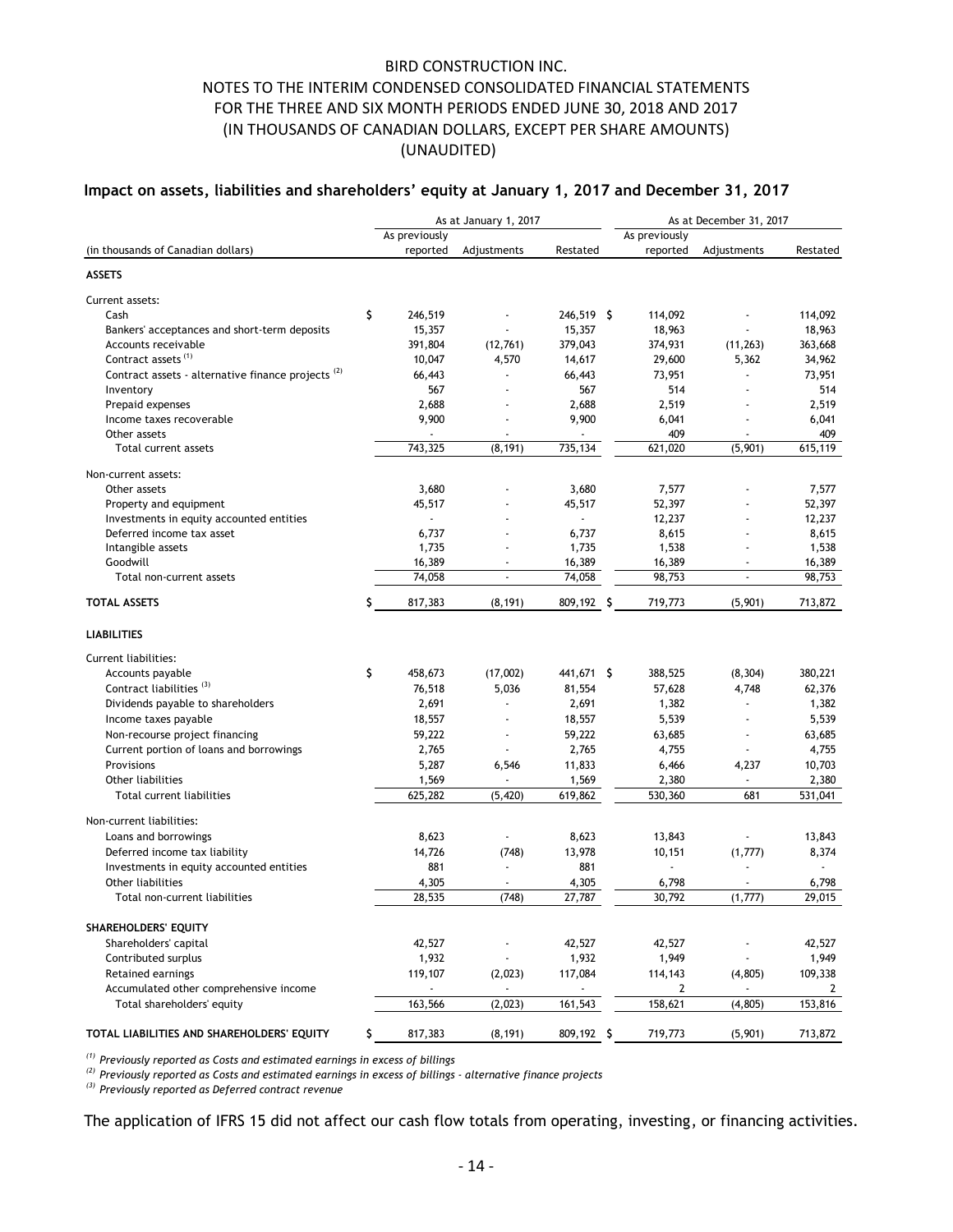### **IFRS 9, Financial Instruments:**

The Company has adopted IFRS 9 effective January 1, 2018 with no restatement. The restatement of prior periods is not required and is only permitted if information is available without the use of hindsight. The Company has completed its analysis of the impact of IFRS 9 with the following results:

a) IFRS 9 introduces new requirements for the classification and measurement of financial assets. Under IFRS 9, financial assets are classified and measured based on the business model in which they are held and the characteristics of their contractual cash flows. The financial assets are subsequently measured at amortized cost, fair value through profit and loss or fair value through other comprehensive income. There was no impact to the classification and measurement of the Company's financial assets.

There are no changes to the classification and measurement of the Company's financial instruments as at January 1, 2018 as a result of adopting IFRS 9 except that the grouping for loans and receivables described in note 3(m) in the December 31, 2017 annual financial statements is now referred to as financial assets.

|                                                                    | <b>IAS 39</b>                          | <b>IFRS 9</b>                          |
|--------------------------------------------------------------------|----------------------------------------|----------------------------------------|
| Financial instruments at fair value through profit or loss (FVTPL) |                                        |                                        |
| Non-recourse project financing - interest rate swaps               | <b>FVTPL</b>                           | <b>FVTPL</b>                           |
| Interest rate swaps                                                | <b>FVTPL</b>                           | <b>FVTPL</b>                           |
| Total return swap derivatives                                      | <b>FVTPL</b>                           | <b>FVTPL</b>                           |
| <b>Financial assets</b>                                            |                                        |                                        |
| Cash and cash equivalents                                          | Loans and receivables (amortized cost) | Financial assets (amortized cost)      |
| Accounts receivable                                                | Loans and receivables (amortized cost) | Financial assets (amortized cost)      |
| Other non-current assets                                           | Loans and receivables (amortized cost) | Financial assets (amortized cost)      |
| <b>Financial liabilities</b>                                       |                                        |                                        |
| Accounts payable                                                   | Financial liabilities (amortized cost) | Financial liabilities (amortized cost) |
| Dividends payable to shareholders                                  | Financial liabilities (amortized cost) | Financial liabilities (amortized cost) |
| Non-recourse project financing - loan facilities                   | Financial liabilities (amortized cost) | Financial liabilities (amortized cost) |
| Loans and borrowings                                               | Financial liabilities (amortized cost) | Financial liabilities (amortized cost) |
| Deferred payment                                                   | Financial liabilities (amortized cost) | Financial liabilities (amortized cost) |

- b) IFRS 9 replaces the incurred loss model from IAS 39 by introducing a new 'expected credit loss' model for calculating impairment of financial assets. IFRS 9 specifies different approaches for measuring and recognizing expected credit losses, by considering only defaults in the next 12 months and/or the full remaining life of the financial asset. The expected credit loss model requires a credit loss to be reflected in profit and loss immediately after an asset or receivable is acquired, with subsequent changes in expected credit losses at each reporting date recorded to reflect any change in credit risk. IFRS 9 provides a simplified approach for certain trade receivables and IFRS 15 contract assets. As a result of adopting the new standard, the Company has determined that the impact of applying the 'expected credit loss model' for calculating impairment of financial assets was not material, and therefore no amounts were recorded on the financial statements on transition date.
- c) IFRS 9 includes a new general hedge accounting standard which aligns hedge accounting more closely with risk management. This new standard does not fundamentally change the types of hedging relationships or the requirement to measure and recognize ineffectiveness; however, it will provide more hedging strategies that are used for risk management to qualify for hedge accounting and introduce more judgement to assess the effectiveness of a hedging relationship. The Company does not currently elect hedge accounting and is not intending to apply hedge accounting under IFRS 9 and therefore there is no adjustment on transition date.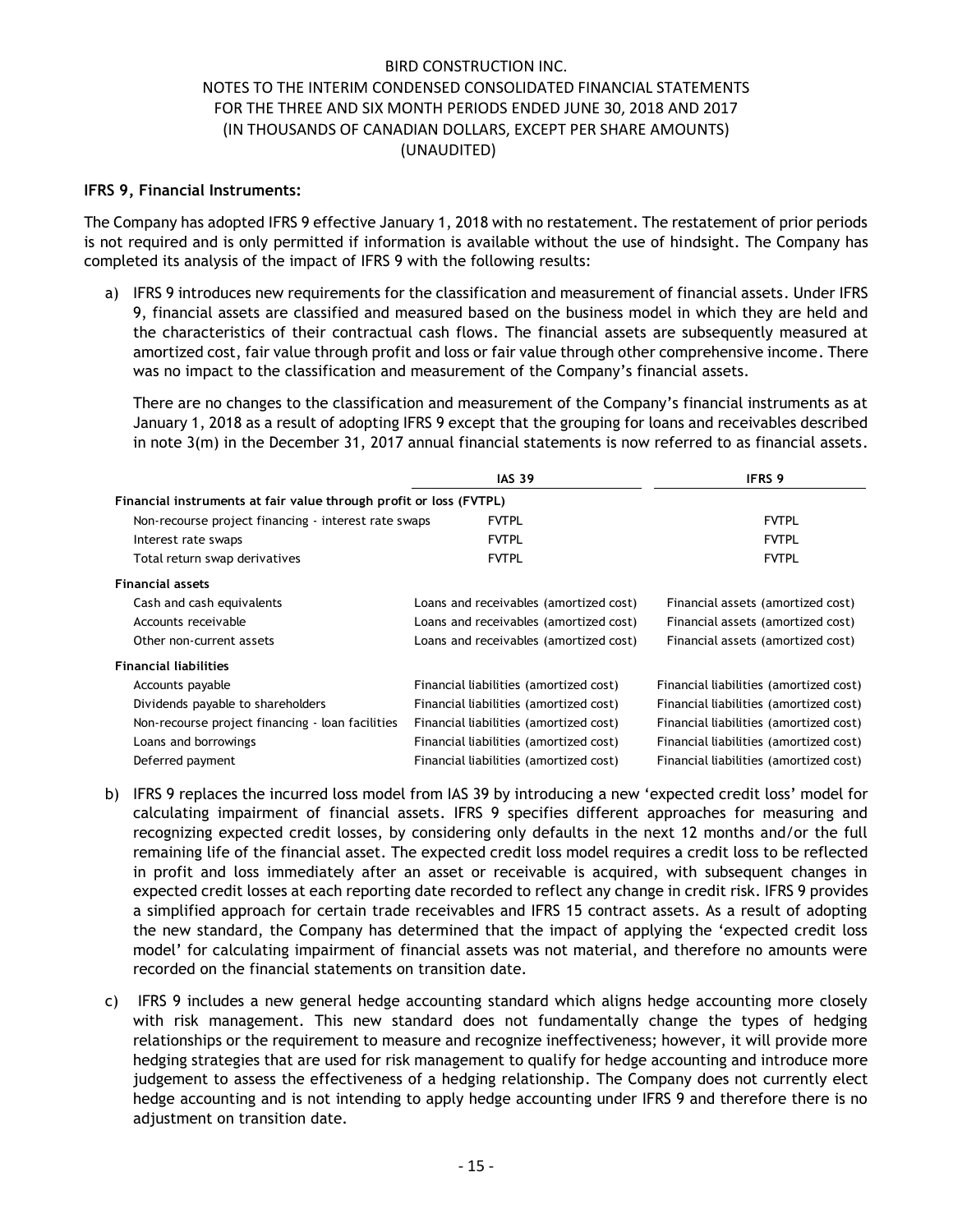#### **5. Future accounting changes**

Several new standards and amendments to standards and interpretations are not yet effective for the three and six-month period ended June 30, 2018 and have not been applied in preparing these consolidated financial statements.

#### **IFRS 16, Leases:**

On January 13, 2016, the IASB issued IFRS 16 Leases. The new standard is effective for annual periods beginning on or after January 1, 2019. This standard introduces a single lessee accounting model and requires a lessee to recognize assets and liabilities for all leases with a term of more than twelve months unless the underlying assets are of low value. A lessee is required to recognize a right-of-use asset and a lease liability representing its obligation to make lease payments. The Company intends to adopt IFRS 16 in its financial statements for the annual period beginning on January 1, 2019. The impact of the standard has not yet been determined.

### **IFRIC 23, Uncertainty over Income Tax Treatments:**

On June 7, 2017, the IASB issued IFRIC Interpretation 23 Uncertainty over Income Tax Treatments. The Interpretation provides guidance on the accounting for current and deferred tax liabilities and assets in circumstances in which there is uncertainty over income tax treatments. The Interpretation is applicable for annual periods beginning on or after January 1, 2019. Earlier application is permitted. The Company intends to adopt the Interpretation in its financial statements for the annual period beginning on January 1, 2019. The Company does not expect the Interpretation to have a material impact on the financial statements.

#### **6. Revenue**

### Disaggregation of revenue:

The Company disaggregates revenue from contracts with customers by contract type, as this best depicts how the nature, amount, timing and uncertainty of revenue and cash flows are affected by economic factors.

The following tables provides details of total construction revenue by contract type for the three and sixmonth periods ending June 30, 2018:

|                             | Three months ended June 30, |  |            |  | Six months ended June 30, |  |            |  |  |  |
|-----------------------------|-----------------------------|--|------------|--|---------------------------|--|------------|--|--|--|
|                             | 2017                        |  |            |  |                           |  | 2017       |  |  |  |
|                             | 2018                        |  | (restated) |  | 2018                      |  | (restated) |  |  |  |
| Fixed price / Unit price    | 256,598                     |  | 290,696    |  | 502,252                   |  | 546,953    |  |  |  |
| Cost reimbursable/Cost plus | 63.528                      |  | 59,643     |  | 112,296                   |  | 117,244    |  |  |  |
|                             | 320,126                     |  | 350,339    |  | 614,548                   |  | 664,197    |  |  |  |

### Remaining performance obligations:

The total value of all contracts awarded to the Company, less the total value of work completed on these contracts as of the date of the most recently completed quarter is referred to under IFRS 15 as remaining performance obligations. This includes all contracts that have been awarded to the Company whether the work has commenced or will commence in the normal course.

As at June 30, 2018 the aggregate amount of the transaction price allocated to total remaining performance obligations from construction contracts is \$1,240,140. The value of remaining performance obligations does not include amounts for variable consideration that are constrained, agency relationship construction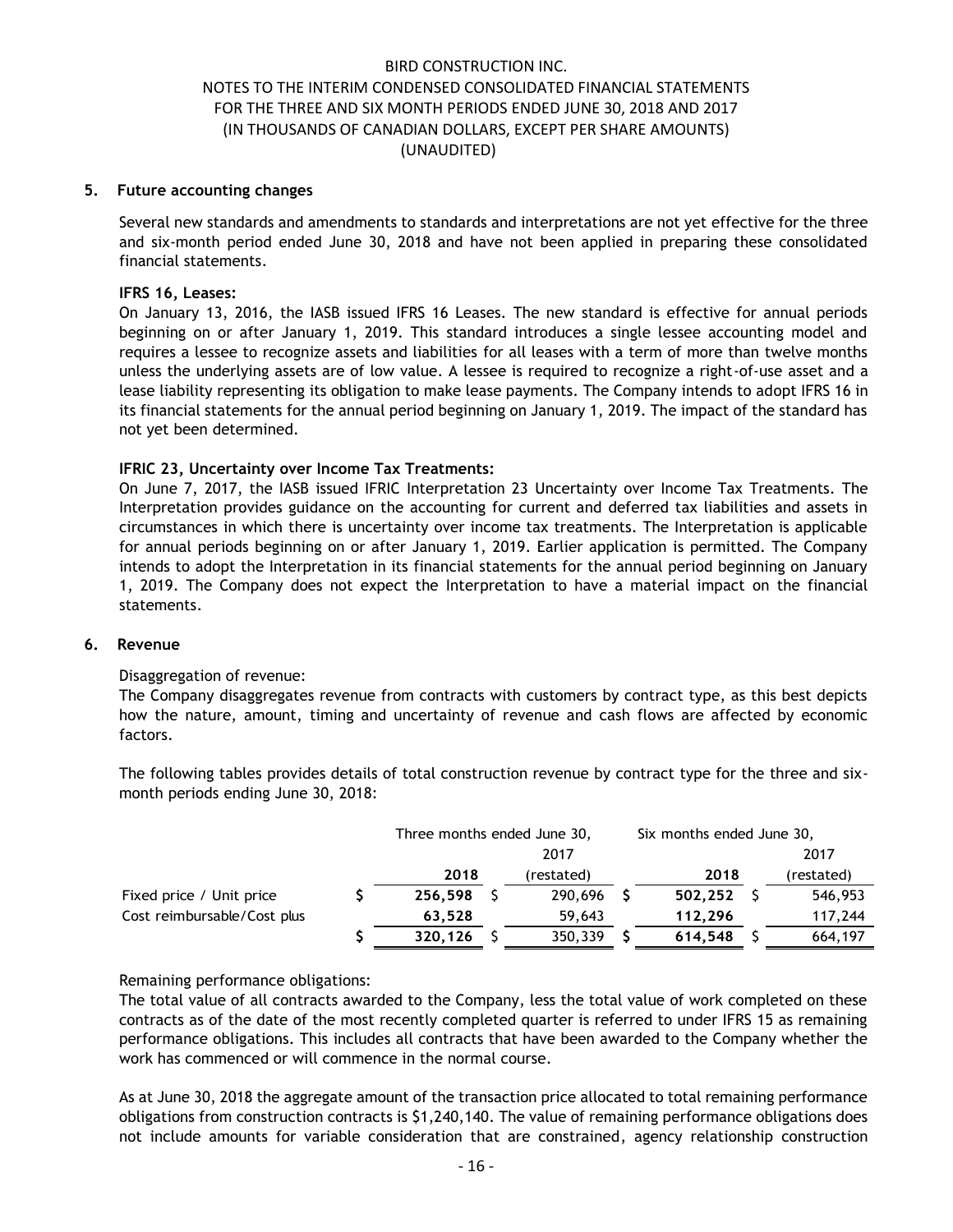management projects, and estimated future work orders to be performed as part of master services agreements.

The Company expects to recognize 76% of the remaining performance obligations over the next 12 months with the remaining balance being recognized beyond 12 months. This expectation is based on management's best estimate but contains uncertainty as it is subject to factors outside of management's control.

### **Summary of Contract balances**

The following table provides information about receivables, contract assets and contract liabilities from contracts with customers.

|                                                         | <b>June 30,</b><br>2018 |  | December 31,<br>2017 | January 1,<br>2017 |
|---------------------------------------------------------|-------------------------|--|----------------------|--------------------|
|                                                         |                         |  | (restated)           | (restated)         |
| Progress billings and holdbacks receivable (note 8)     | 451.715                 |  | 355,812              | 373,149            |
| Contract assets                                         | 30.848                  |  | 34,962               | 14,617             |
| Contract assets - alternative finance projects (note 7) |                         |  | 73,951               | 66,443             |
| Contract liabilities                                    | (62,239)                |  | (62, 376)            | (81, 554)          |
|                                                         | 420.324                 |  | 402,349              | 372,655            |

Progress billings and holdbacks receivable:

The Company issues invoices in accordance with the billing schedule or contract terms as agreed. These invoices trigger recognition of an accounts receivable.

### Contract assets:

The Company receives payments from customers based on a billing schedule, as established in the contracts. A contract asset relates to the conditional right to consideration for the completed performance under the contract. Accounts receivable are recognized when the right to consideration becomes unconditional.

### Contract liability:

Contract liability relates to payments received in advance of performance under the contract. Contract liabilities are recognized as revenue as (or when) the Company performs under the contract.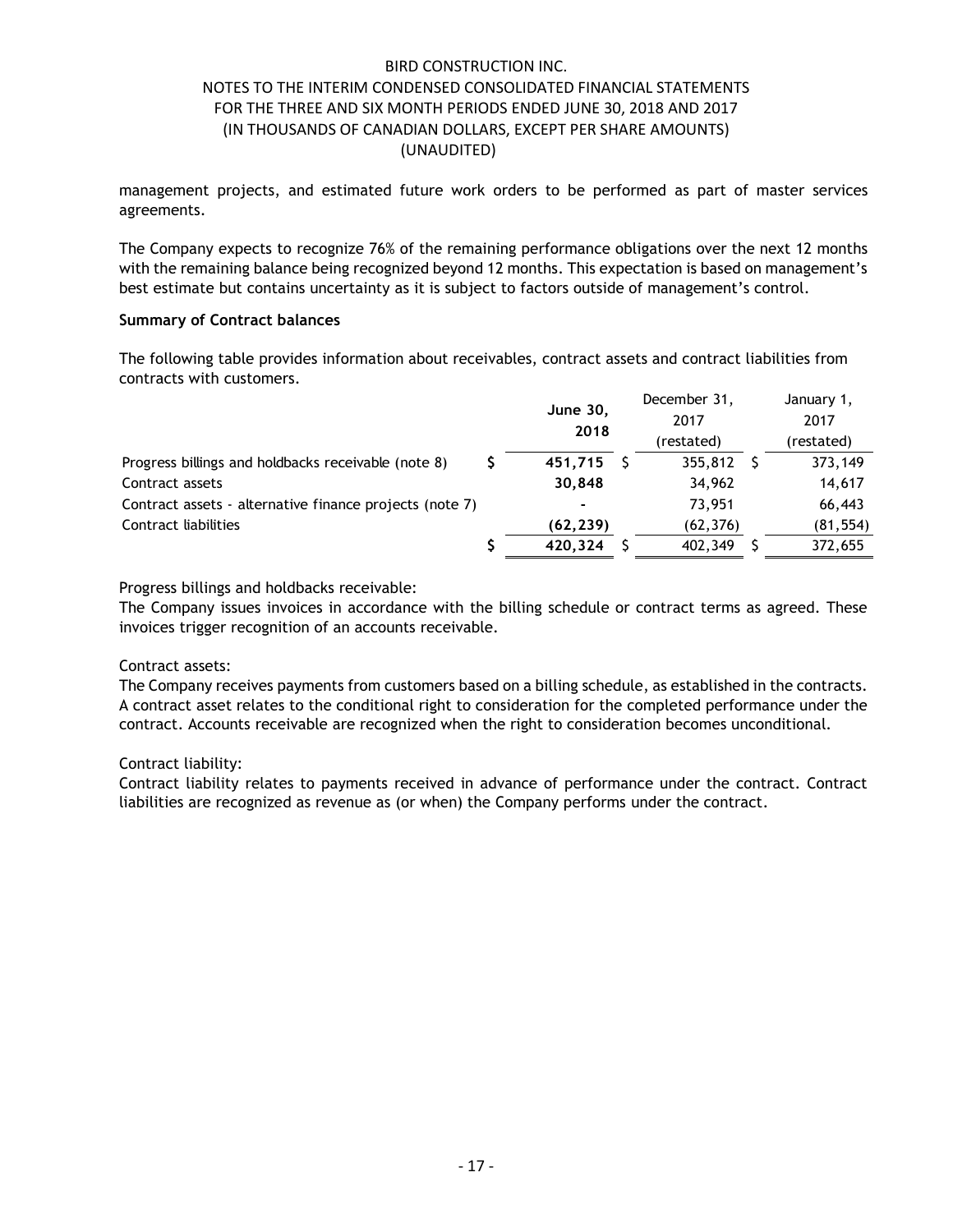### **7. Alternative finance projects**

The following table provides details of contract assets – alternative finance projects as at June 30, 2018:

|                                                 |             | Moncton        |          |
|-------------------------------------------------|-------------|----------------|----------|
|                                                 |             | Downtown       |          |
|                                                 | Casey House | Centre         | Total    |
| Balance December 31, 2017                       |             | 73.951         | 73.951   |
| Changes in non-cash working capital relating to |             |                |          |
| alternative finance projects                    |             | (73, 951)      | (73,951) |
| Balance June 30, 2018                           |             | $\blacksquare$ |          |

The following table provides details of the changes in the Company's Non-Recourse Project Financing during the year.

|                                            | Casey House   | <b>Moncton Downtown Centre</b> |               |        |
|--------------------------------------------|---------------|--------------------------------|---------------|--------|
|                                            |               |                                | Interest rate |        |
|                                            | Loan Facility | Loan Facility                  | swap          | Total  |
| Balance December 31, 2017                  |               | 63.975                         | $(290)$ \$    | 63,685 |
| Proceeds                                   |               | 12,499                         |               | 12,499 |
| Repayment of debt                          |               |                                |               |        |
| Change in fair value of interest rate swap | -             | ٠                              | 224           | 224    |
| Balance June 30, 2018                      |               | 76,474                         | (66)          | 76,408 |

#### (a) Casey House

i. Background information:

During 2015, the Company was awarded a \$32,003 fixed-price build-finance project to restore and expand the Casey House Hospice in Toronto. The project obtained substantial completion during the second quarter of 2017.

ii. Restricted cash:

There was no restricted cash balance as at June 30, 2018.

iii. Contract assets:

There was no opening contract asset balance and no activity during the quarter as the project obtained substantial completion during the second quarter of 2017.

iv. Loan payable:

The Company had arranged a \$29,057 loan facility related to the project and the loan was repaid in full in the second quarter of 2017.

(b) Moncton Downtown Centre

i. Background information:

During 2015, the Company was awarded a \$90,768 fixed-price build-finance contract to construct the Moncton Downtown Centre.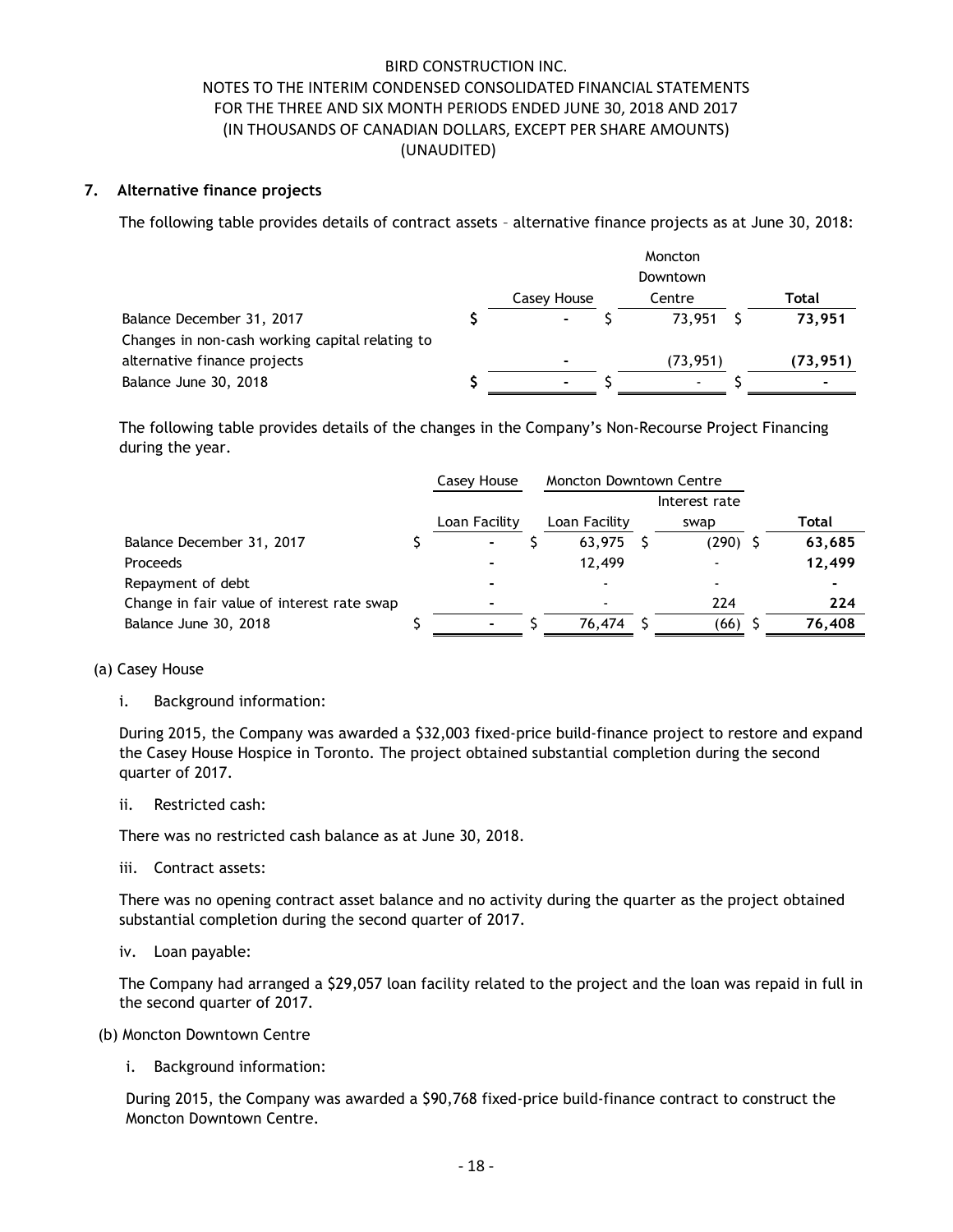#### ii. Restricted cash:

The terms of the debt financing agreement require that scheduled loan advances be deposited into a blocked bank account, which cannot be accessed directly by the Company. Upon recommendation by the lender's technical advisor, cash is released monthly based on the progress of the work (note 24).

#### iii. Contract assets:

There is \$nil contract assets as at June 30, 2018 related to the Moncton Downtown Centre project (December 31, 2017 - \$73,951). The project obtained substantial completion during the second quarter of 2018 and has billed according to contract.

### iv. Loan payable:

The Company has arranged a \$77,478 loan facility related to the project, of which \$76,474 has been drawn at June 30, 2018 (December 31, 2017 - \$63,975). The loan is repayable in full, upon substantial completion of the project, from the proceeds of the fixed price build-finance contract payment. The project obtained substantial completion during the second quarter of 2018 and has repaid the loan subsequent to quarter end.

Interest is paid monthly in arrears. Borrowings under the facility bear interest at a rate per annum equal to the bankers' acceptance rate plus a spread. As part of the loan facility, the Company entered into an interest rate swap agreement that effectively fixes the interest rate at 1.89%. The interest rate swap was executed on September 30, 2015 and expires on July 31, 2018. The notional amounts of the interest rate swap agreement matched the estimated draws under the loan facility. The interest rate swap agreement is not designated as a hedge, and changes in the fair market value are recorded in the statement of income. At June 30, 2018, the interest rate swap asset of \$66 (December 31, 2017 – interest rate swap asset \$290) has been included in non-recourse project financing on the consolidated statement of financial position. An upfront arrangement fee of 0.85% on the total commitment was paid on financial close, and a commitment fee of 0.21% is also payable monthly on the unutilized portion of the facility. Interest expense on the loan in the six-month period ended June 30, 2018 of \$668 (June 30, 2017 - \$409) is included in finance costs.

### **8. Accounts receivable**

|                                                       |                 | December 31, |
|-------------------------------------------------------|-----------------|--------------|
|                                                       | <b>June 30,</b> | 2017         |
|                                                       | 2018            | (restated)   |
| Progress billings on construction contracts           | 346,203         | 223,763      |
| Holdbacks receivable (due within one operating cycle) | 105,512         | 132,049      |
| Other                                                 | 8,055           | 7,856        |
|                                                       | 459,770         | 363,668      |

Accounts receivable are reported net of an allowance for doubtful accounts of \$1,576 as at June 30, 2018 (\$1,672 – December 31, 2017).

Holdbacks receivable represent amounts billed on construction contracts which are not due until the contract work is substantially completed and the applicable lien period has expired.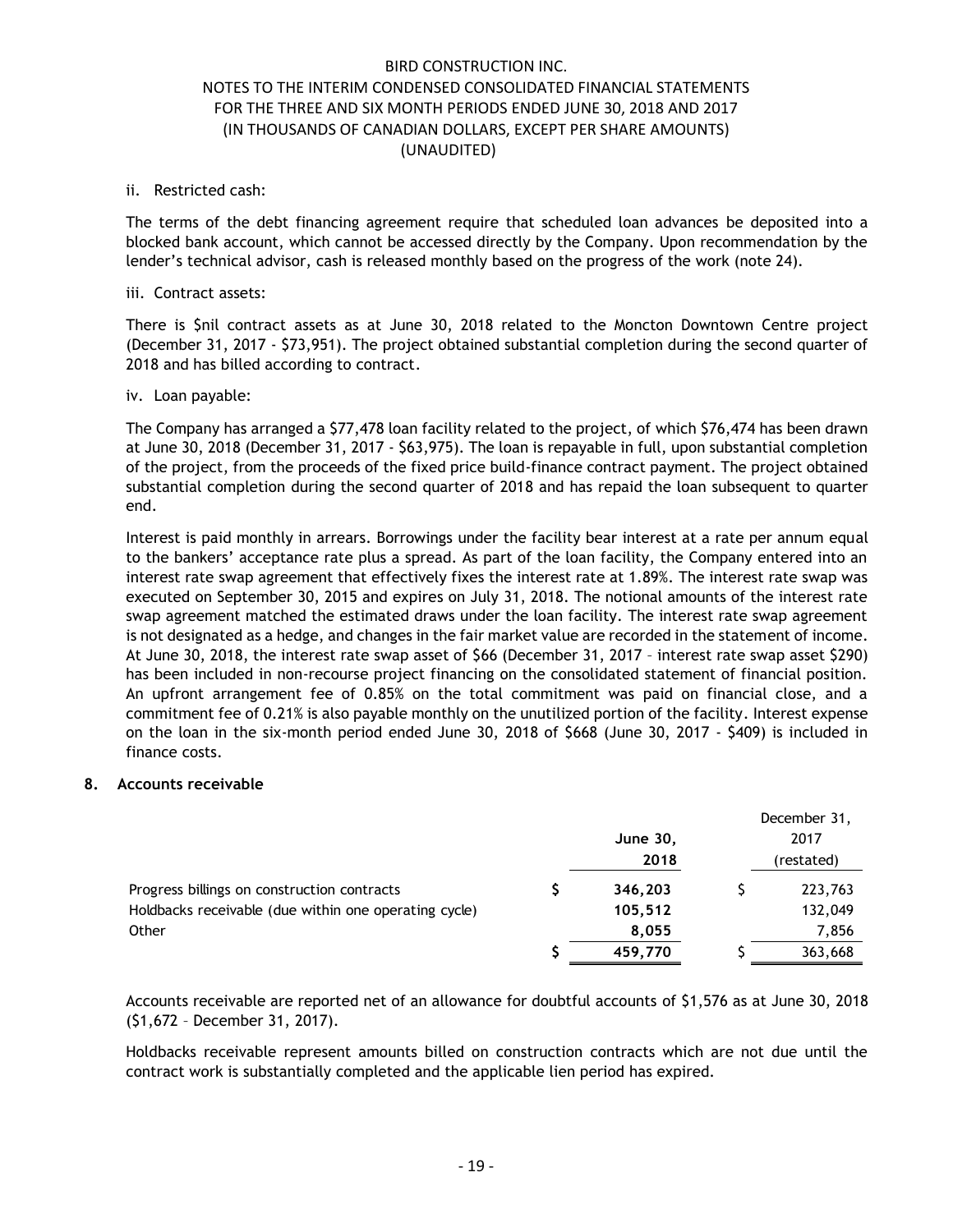### **9. Other assets**

|                                                       | June 30, 2018            | December 31,<br>2017 |
|-------------------------------------------------------|--------------------------|----------------------|
| Subcontractor/Supplier insurance deposits             | 5.690                    | 4,846                |
| Notes receivable                                      |                          | 1,145                |
| Total return swap derivatives                         | ۰                        | 1,995                |
| Other assets                                          | 5.690                    | 7,986                |
| Less: current portion - Total return swap derivatives | $\overline{\phantom{0}}$ | 409                  |
| Non-current portion                                   | 5.690                    | 7,577                |

Subcontractor/Supplier insurance deposits relate to the Company's insurance policies which provides Bird with comprehensive coverage, subject to a deductible, in respect of subcontractor or supplier default on certain projects where the subcontractor or supplier is enrolled in the program. As at June 30, 2018, the funds held by the Company's subcontractor insurance providers amounted to \$5,690 (December 31, 2017 - \$4,846).

The Company entered into Total Return Swap ("TRS") derivative contracts for the purpose of managing its exposure to changes in the fair value of its MTIP, EIP and DSU share-based compensation plans (note 16(b)), due to changes in the fair value of the Company's common shares. Derivatives are initially recognized at fair value when a derivative contract is entered into and are subsequently remeasured at their fair value. The TRS derivative contracts are not designated as a hedge, and changes in the fair market value are recorded as compensation expense in the statement of income (note 16(b)). As at June 30, 2018, the Company recorded a derivative liability of \$982 (note 15) (December 31, 2017 – asset of \$1,995).

#### **10. Projects and entities accounted for using the equity method**

The Company performs some construction and concession related projects through non-consolidated entities. The Company's participation in these entities is conducted through joint ventures and associates and is accounted for using the equity method. The Company has a joint venture interest in Stack Modular group of companies and is accounting for these investments using the equity method. The Company's joint ventures and associates are private entities and there is no quoted market value available for their shares.

The movement in the investment in projects and entities accounted for using the equity method is as follows:

| Projects and entities accounted for using the equity method - December 31, 2017 | 12,237  |
|---------------------------------------------------------------------------------|---------|
| Share of net income for the period                                              | 660     |
| Share of other comprehensive income (loss) for the period                       | (6)     |
| Distributions from projects and entities accounted for using the equity method  | (226)   |
| Investments in equity accounted entities reclassified as held for sale          | (4,068) |
| Projects and entities accounted for using the equity method - June 30, 2018     | 8.597   |

The Company has recognized the income and losses related to its investments in associates and joint ventures, as the Company has an obligation to fund its proportionate share of the net liabilities of these entities.

The carrying amount of investments in equity accounted entities may not always equal the Company's share of the net assets or net liabilities of these joint ventures and associates, due to fair value adjustments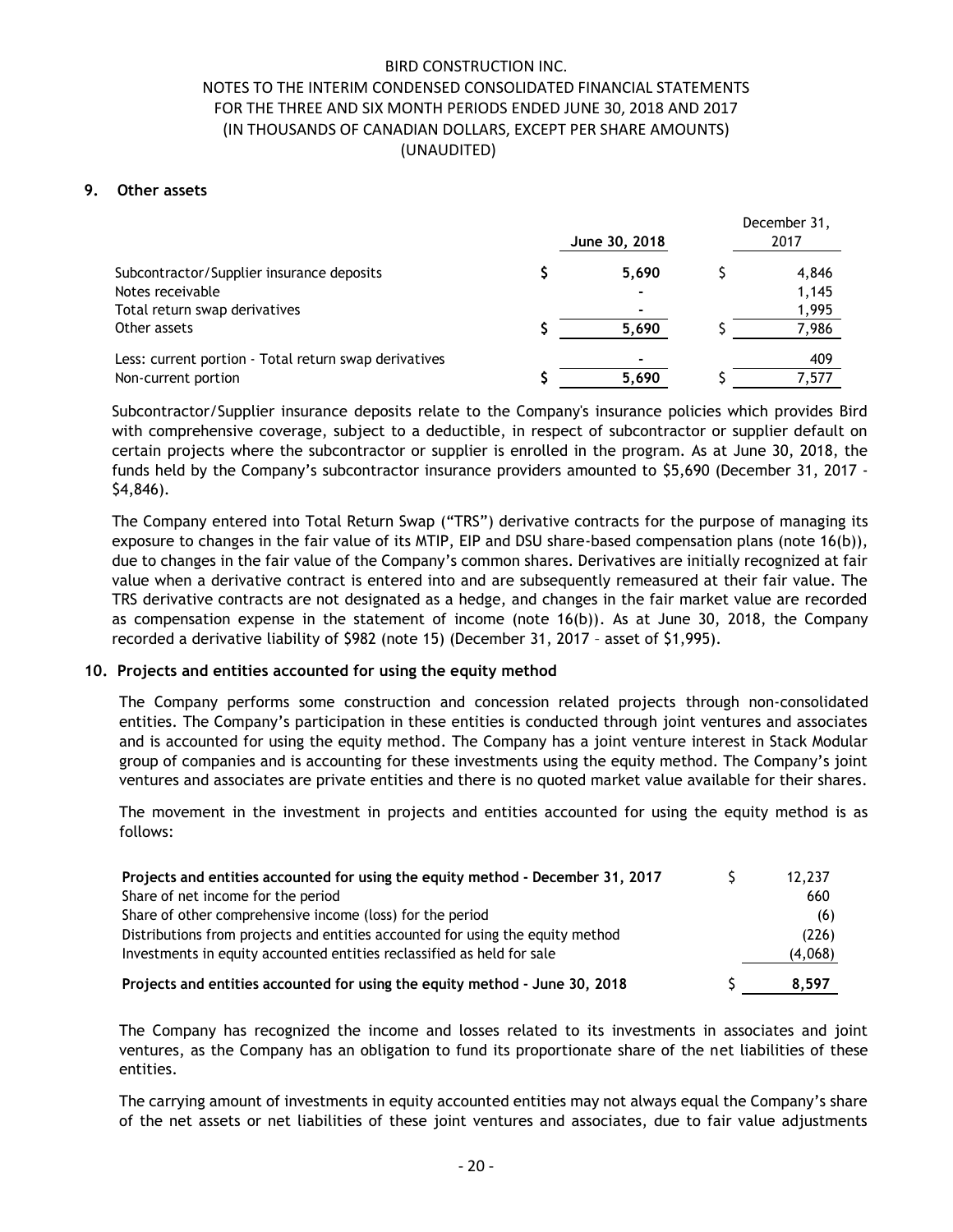including goodwill, and the timing of capital contributions or distributions in accordance with contract terms.

Investments in equity accounted entities reclassified as held for sale:

During the quarter ended June 30, 2018, the Company initiated an active plan to sell its investments in two equity accounted entities. The Company expects the sale to be completed within twelve months. These investments have been reclassified as investments held for sale on the Consolidated Statements of Financial Position.

### **11. Property and equipment**

|                                | June 30, 2018 |                  |              |            |               |          |          |  |
|--------------------------------|---------------|------------------|--------------|------------|---------------|----------|----------|--|
|                                |               |                  |              | Equipment, | Furniture and |          |          |  |
|                                |               |                  | Leasehold    | trucks and | office        |          |          |  |
|                                | Land          | <b>Buildings</b> | improvements | automotive | equipment     |          | Total    |  |
| Cost                           |               |                  |              |            |               |          |          |  |
| Balance January 1, 2018        | \$<br>1,774   | 13,446           | 7,355        | 95,651     | 2,294         | S.       | 120,520  |  |
| <b>Additions</b>               |               | 390              | 247          | 8,979      | 190           |          | 9,806    |  |
| Additions under finance leases |               | ۰                |              | 3,321      |               |          | 3,321    |  |
| <b>Disposals</b>               |               |                  |              | (2, 364)   |               |          | (2, 364) |  |
| Balance June 30, 2018          | 1,774         | 13,836           | 7,602        | 105,587    | 2,484         | S        | 131,283  |  |
| Accumulated depreciation       |               |                  |              |            |               |          |          |  |
| Balance January 1, 2018        | \$            | 5,165            | 3,325        | 57,905     | 1,728         | <b>S</b> | 68,123   |  |
| <b>Disposals</b>               |               |                  |              | (1,712)    |               |          | (1,712)  |  |
| Depreciation expense           |               | 357              | 246          | 4,832      | 70            |          | 5,505    |  |
| Balance June 30, 2018          |               | 5,522            | 3,571        | 61,025     | 1,798         |          | 71,916   |  |
| Net book Value                 | 1,774         | 8,314            | 4,031        | 44,562     | 686           | S        | 59,367   |  |

The statement of cash flows for the six-month period ended June 30, 2018 excludes additions of equipment totaling \$3,321 (June 30, 2017 - \$2,023) acquired and financed by finance leases.

The carrying value of equipment, trucks and automotive held under finance leases at June 30, 2018 is \$13,271 (December 31, 2017 - \$10,747).

There were no events or circumstances requiring an impairment loss to be recognized in the six-month period ended June 30, 2018.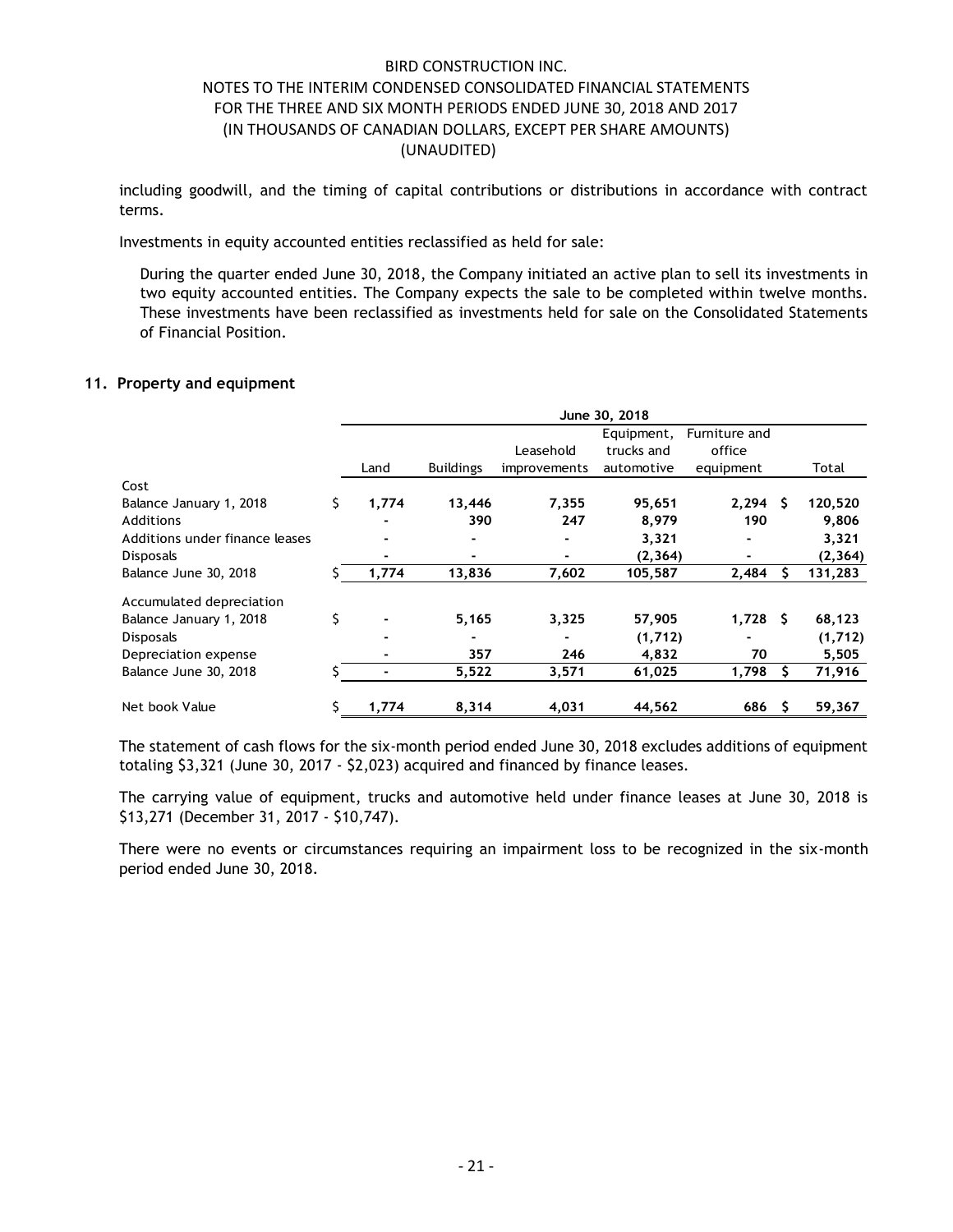### **12. Intangible assets and goodwill**

|                          | June 30, 2018 |          |    |          |  |  |
|--------------------------|---------------|----------|----|----------|--|--|
|                          |               | Computer |    |          |  |  |
|                          |               | Software |    | Goodwill |  |  |
| Cost                     |               |          |    |          |  |  |
| Balance January 1, 2018  | \$            | 6,250    | \$ | 30,540   |  |  |
| <b>Additions</b>         |               | 696      |    |          |  |  |
| <b>Disposals</b>         |               |          |    |          |  |  |
| Balance June 30, 2018    |               | 6,946    |    | 30,540   |  |  |
| Accumulated amortization |               |          |    |          |  |  |
| Balance January 1, 2018  | \$            | 4,712    | \$ | 14,151   |  |  |
| <b>Disposals</b>         |               |          |    |          |  |  |
| Amortization expense     |               | 214      |    |          |  |  |
| Balance June 30, 2018    |               | 4,926    |    | 14,151   |  |  |
| Net book value           | Ś             | 2,020    |    | 16,389   |  |  |

### **13. Operating and Equipment Lines of Credit and Loans and Borrowings**

A. Letters of credit facilities:

The Company has authorized operating lines of credit totaling \$80,000 June 30, 2018, the lines were drawn for outstanding letters of credit of \$13,501 (December 31, 2017 - \$25,060).

The Company has an agreement with Export Development Canada (EDC) to provide performance security guarantees for letters of credit issued by financial institutions on behalf of the Company. The Company can only use this facility when letters of credit have been issued as contract security for projects that meet the EDC criteria. EDC has issued performance security guarantees totaling \$4,891 (December 31, 2017 - \$4,891).

The letters of credit represent performance guarantees primarily issued in connection with design-build construction contracts related to Public Private Partnership projects and other major construction projects. These letters of credit are supported through the hypothecation of certain financial instruments having a market value at June 30, 2018 of \$8,637 (December 31, 2017 - \$20,253).

- B. Committed revolving operating credit facilities:
	- i. The Company has a committed revolving credit facility up to \$85,000. The term of the facility matures December 31, 2021. As part of the agreement, the Company continues to provide a general secured interest in the assets of the Company. At June 30, 2018, the Company has \$24,497 letters of credit outstanding on the facility (December 31, 2017 – \$26,446) and has drawn \$15,000 on the facility (December 31, 2017 - \$5,000). The full amount is recorded as non-current, as the facility is due and payable December 31, 2021. Borrowings under the facility bear interest at a rate per annum equal to the Canadian prime rate plus a spread. A commitment fee of 0.25% is due on the unutilized portion of the facility. The Company is in compliance with the working capital, minimum equity and debt-toequity covenants of this facility.
- C. Equipment facilities: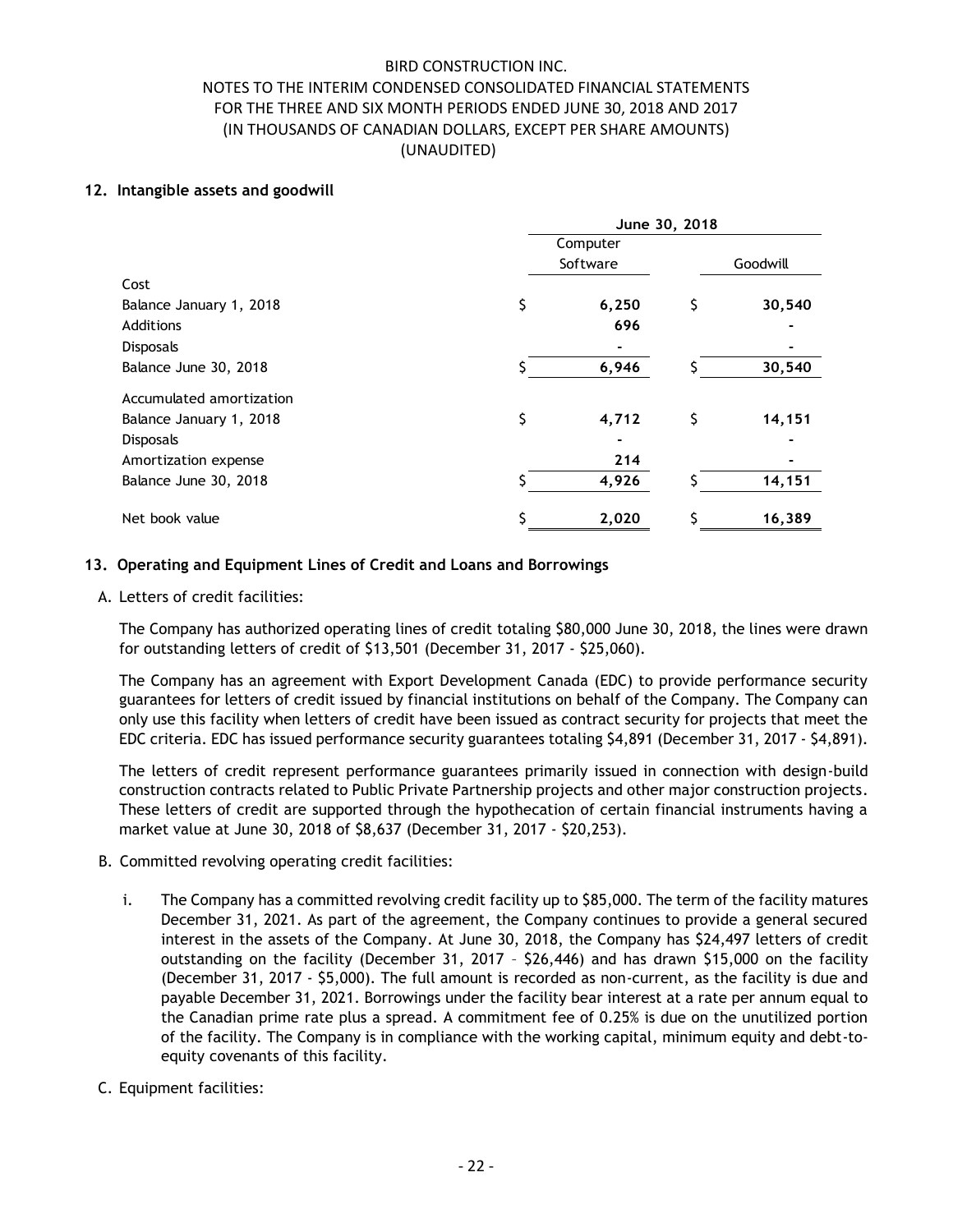- i. The Company and its subsidiaries have committed term credit facilities of up to \$40,000 to be used to finance equipment purchases. Borrowings under the facility are secured by a first charge against the equipment financed using the facility. As of June 30, 2018, the Company has \$5,064 outstanding on this facility (December 31, 2017 - \$5,823) and classified as finance leases. Interest on the facility can be charged at a fixed rate based on the Bank of Canada bond rate plus a spread. Interest is paid monthly in arrears.
- ii. The Company and its subsidiaries obtained multiple fixed interest rate term loans which have been used to finance equipment purchases. The maturity dates of term loans outstanding at June 30, 2018 range from 2018 to 2023 and had an initial principal amount totaling \$9,761. These term loans bear interest at a range of fixed rates from 2.40% to 3.42%. Principal repayments and interest are payable monthly, and these term loans are secured by specific equipment of the Company and its subsidiaries.
- iii. The Company and its subsidiaries obtained a variable interest rate term loan which has been used to finance equipment purchases. The term loan outstanding at June 30, 2018 had an initial principal amount of \$2,645 and matures in 2018. This loan bears interest at a variable rate of 3.20%. Principal repayments and interest are payable monthly, and this term loan is secured by specific equipment of the Company and its subsidiaries.
- iv. Subsidiaries of the Company have established operating lease lines of credit of \$42,500 with the financing arms of major heavy equipment suppliers to finance operating equipment leases. Draws under these facilities are generally recognized as finance leases or operating leases, with the lease obligations being secured by the specific leased equipment (see note 22). At June 30, 2018, the subsidiaries had used \$7,669 under these facilities.
- D. Term loan:

A subsidiary of the Company has a fixed rate term loan used to finance a building. The facility matures on September 28, 2020. Principal repayments in the amount of \$2 are payable monthly based upon a 25-year amortization period. The term loan facility was for an initial principal amount of \$424 and bears interest at a fixed rate of 2.12%.

E. Finance lease liabilities:

Finance leases relate to construction and automotive equipment and mature between April 2018 and February 2022, and bear interest at the 30-day bankers' acceptance rate plus a spread. The Corporation has the option to purchase the construction and automotive equipment under lease at the conclusion of the lease agreements. As of June 30, 2018, the Company has \$4,669 (December 31, 2017 - \$2,598) outstanding as finance leases.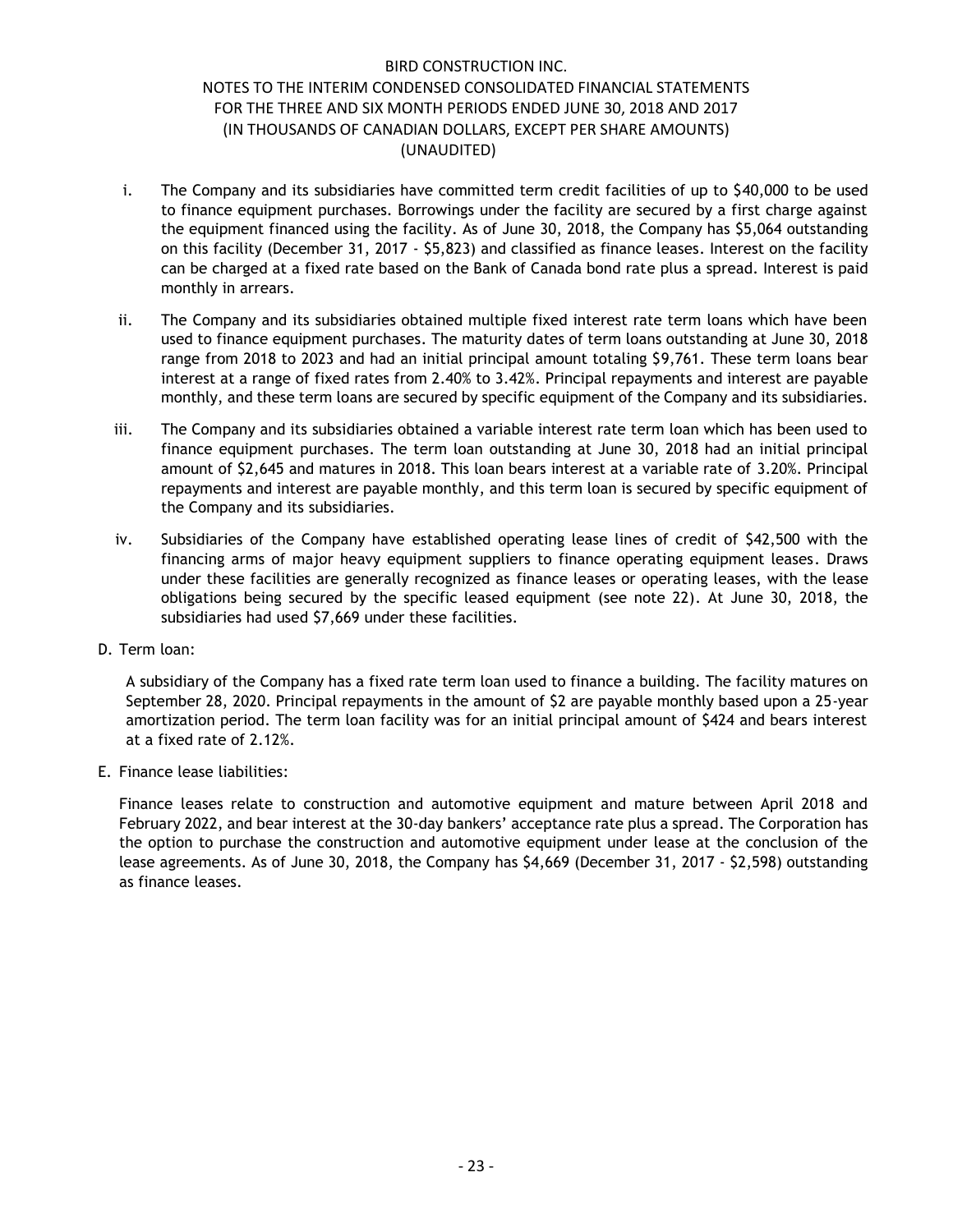The following table provides details of the outstanding Loans and Borrowings as at June 30, 2018.

|                                                       | Maturity<br>Interest Rate |                |                | June 30,<br>2018       | December 31,<br>2017 |
|-------------------------------------------------------|---------------------------|----------------|----------------|------------------------|----------------------|
| Revolving credit facility B(i)<br>Equipment financing | December 31, 2021         | Variable 3.63% |                | \$<br>$15,000 \quad $$ | 5,000                |
| Term loans C (ii)                                     | 2018-2021                 | Fixed          | 2.40% to 3.42% | 4,885                  | 4,381                |
| Term loans C (iii)                                    | 2018                      | Variable 3.20% |                | 154                    | 419                  |
| Term loan (D)                                         | September 28, 2020        | Fixed          | 2.12%          | 366                    | 377                  |
|                                                       |                           |                |                | 20,405                 | 10,177               |
| Finance lease liabilities (E), C(i)                   |                           |                |                | 9,733                  | 8,421                |
|                                                       |                           |                |                | 30,138                 | 18,598               |
| Less: current portion of long-term debt               |                           |                |                | 1,997                  | 2,479                |
| Less: current portion of finance lease liabilities    |                           |                |                | 2,892                  | 2,276                |
| Current portion of loans and borrowings               |                           |                |                | 4,889                  | 4,755                |
| Non-current portion of loans and borrowings           |                           |                |                | $25,249$ \$            | 13,843               |

The following table provides details of the changes in the Company's Loans and Borrowings during the six month period ended June 30, 2018.

|                           | Six months ended June 30, 2018 |           |  |         |  |          |  |  |
|---------------------------|--------------------------------|-----------|--|---------|--|----------|--|--|
|                           | Property &                     | Revolving |  |         |  |          |  |  |
|                           | Equipment                      | Credit    |  | Finance |  |          |  |  |
|                           | financing                      | Facility  |  | Leases  |  | Total    |  |  |
| Balance December 31, 2017 | 5,177                          | 5,000     |  | 8,421   |  | 18,598   |  |  |
| <b>Proceeds</b>           | 1.754                          | 10,000    |  | 3,321   |  | 15,075   |  |  |
| Repayment                 | (1, 526)                       |           |  | (2,009) |  | (3, 535) |  |  |
| Balance June 30, 2018     | 5,405                          | 15,000    |  | 9,733   |  | 30,138   |  |  |
|                           |                                |           |  |         |  |          |  |  |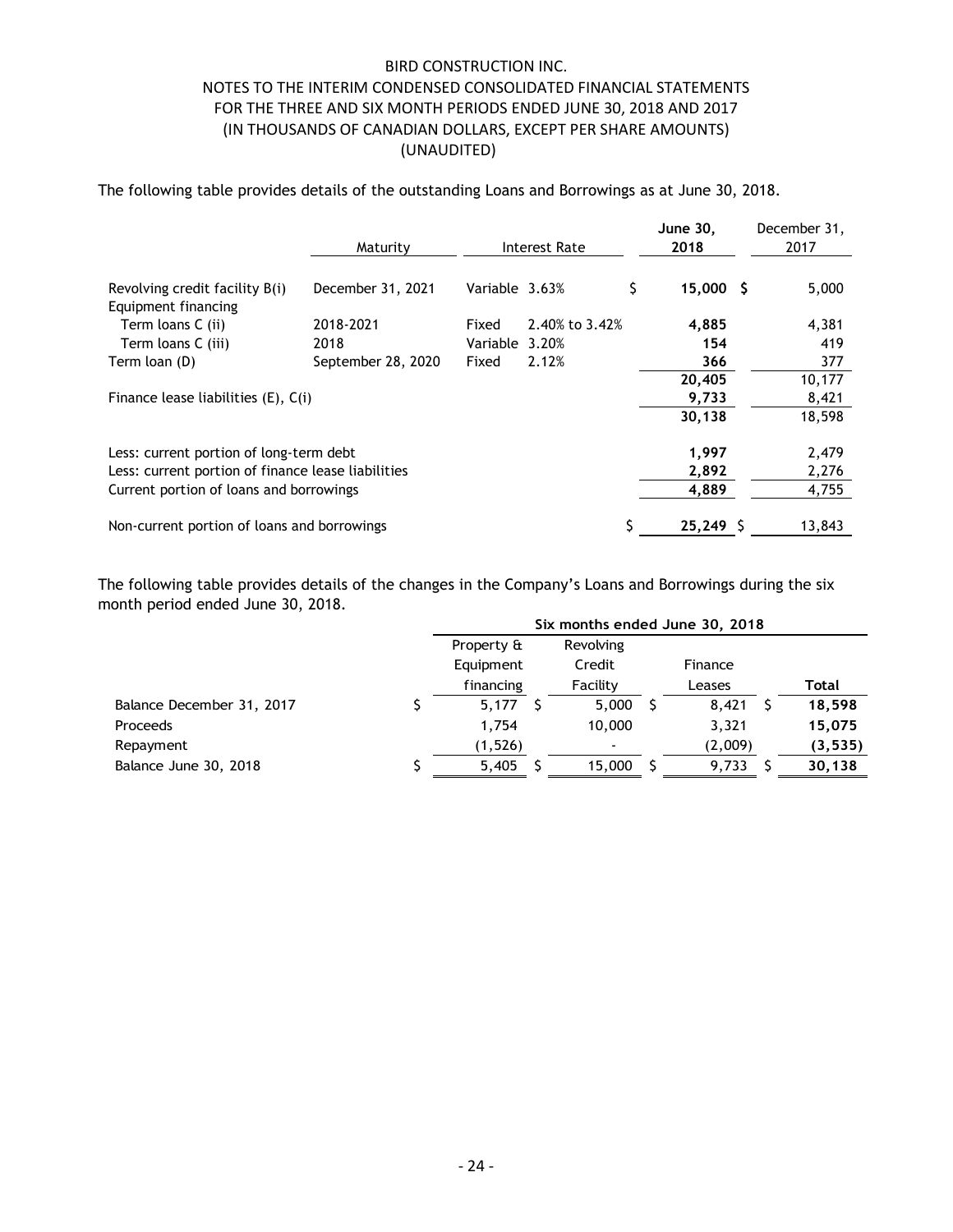The aggregate amount of principal repayments and future minimum lease payments under finance leases for all loans and borrowings is as follows:

|                       | Equipment<br>and Operating<br>Financing | Revolving<br>Credit<br>Facility | Finance<br>Leases |     | Total  |
|-----------------------|-----------------------------------------|---------------------------------|-------------------|-----|--------|
| Within 1 year         | 1,997                                   |                                 | 3,084             | - Ş | 5,081  |
| Year 2                | 1,424                                   | $\blacksquare$                  | 3,117             |     | 4,541  |
| Year 3                | 1,003                                   |                                 | 2,958             |     | 3,961  |
| Year 4                | 716                                     | 15,000                          | 969               |     | 16,685 |
| Year 5                | 265                                     | $\blacksquare$                  |                   |     | 265    |
| More than 5 years     |                                         |                                 |                   |     |        |
| Balance June 30, 2018 | 5,405                                   | 15,000                          | 10,128            | - S | 30,533 |
| Less interest         |                                         |                                 | (395)             |     | (395)  |
|                       | 5,405                                   | 15,000                          | 9,733             |     | 30,138 |

#### **14. Income taxes**

|                                                                                          |    | Six months ended June 30,<br>2017 |    |            |
|------------------------------------------------------------------------------------------|----|-----------------------------------|----|------------|
|                                                                                          |    | 2018                              |    | (restated) |
| Provision for income taxes                                                               |    |                                   |    |            |
| Income tax expense (recovery) is comprised of:                                           |    |                                   |    |            |
| Current income taxes                                                                     | \$ | (998)                             | -S | 7,055      |
| Deferred income taxes                                                                    |    | (3, 541)                          |    | (6, 734)   |
|                                                                                          | S  | (4, 539)                          | S  | 321        |
| Income tax rate reconciliation                                                           |    |                                   |    |            |
| Combined federal and provincial income tax rate<br>Increases (reductions) applicable to: |    | 27.0%                             |    | 27.0%      |
| Non-taxable items                                                                        |    | (0.5%)                            |    | 2.1%       |
| Other                                                                                    |    | 1.3%                              |    | $(3.9\%)$  |
| Effective rate                                                                           |    | 27.8%                             |    | 25.2%      |

The Company's statutory tax rate is the combined federal and provincial tax rates in the jurisdictions in which the Company operates.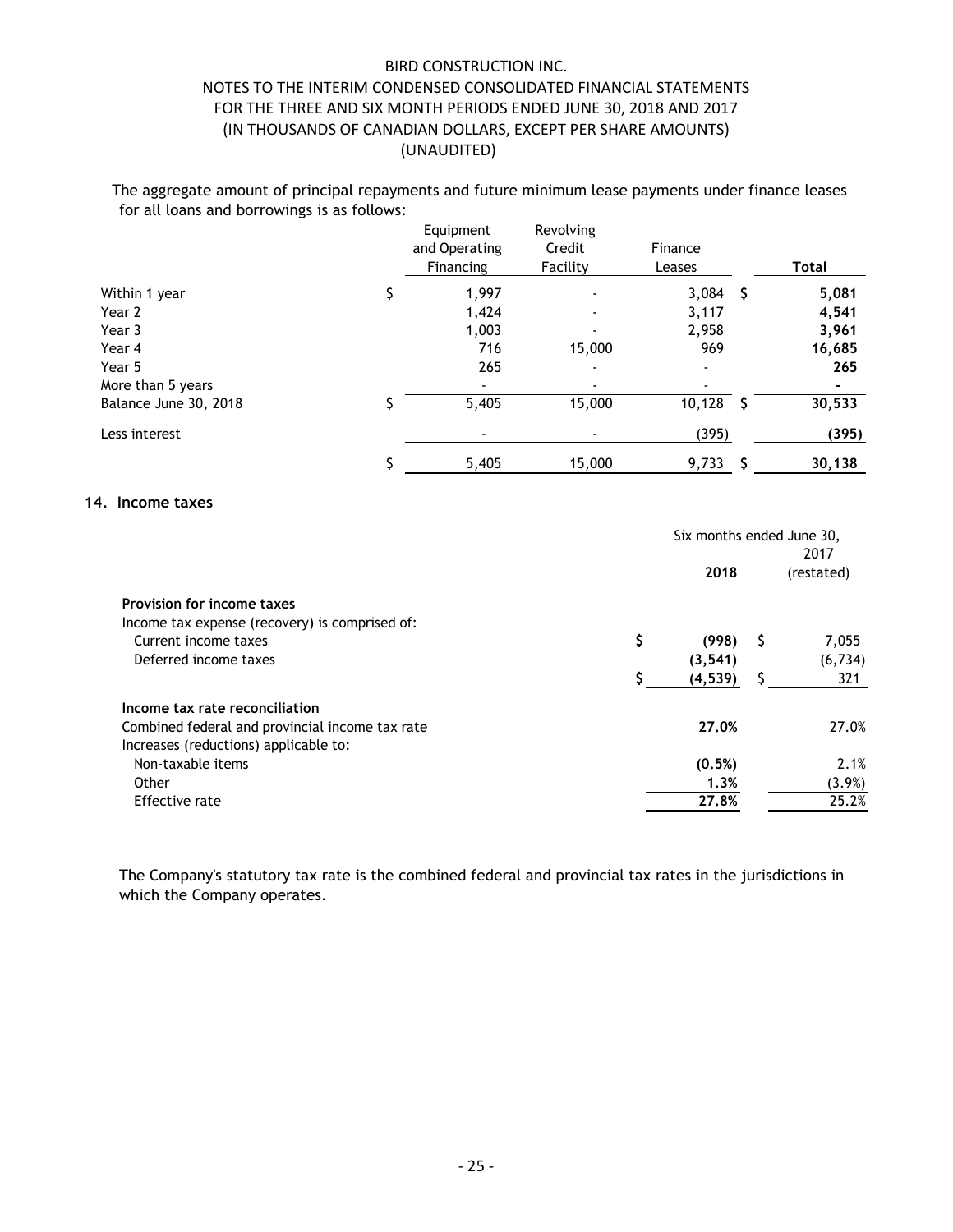### **15. Other liabilities**

|                                                                                  |   | <b>June 30,</b><br>2018 |   | December 31,<br>2017 |
|----------------------------------------------------------------------------------|---|-------------------------|---|----------------------|
| Liabilities for cash-settled share-based compensation plans (note 16(b))         | S | 4,984                   | S | 5,558                |
| Leasehold inducement                                                             |   | 2,354                   |   | 2,484                |
| Deferred payment                                                                 |   | 756                     |   | 1,136                |
| Total return swap derivatives                                                    |   | 982                     |   |                      |
| Interest rate swaps                                                              |   | 4                       |   |                      |
|                                                                                  |   | 9,080                   |   | 9,178                |
| Less: current portion - cash-settled share-based compensation plans (note 16(b)) |   | 1,246                   |   | 1,726                |
| Less: current portion - leasehold inducement                                     |   | 218                     |   | 218                  |
| Less: current portion - deferred payment                                         |   | 56                      |   | 436                  |
| Less: current portion - total return swap derivatives                            |   | 184                     |   |                      |
| Less: current portion - interest rate swaps                                      |   | 4                       |   |                      |
|                                                                                  |   | 1,708                   |   | 2,380                |
| Non-current portion                                                              | S | 7,372                   |   | 6,798                |
|                                                                                  |   |                         |   |                      |

### **16. Share-based compensation plans**

(a) Stock option plan:

The Company has a Stock Option Plan that provides all option holders the right to receive common shares in exchange for the options exercised. The Board of Directors selects eligible employees to be granted options, the number of options granted, the exercise price, the term of the option and the vesting periods. The number of common shares issuable under the Stock Option Plan shall not exceed 10% of the number of common shares outstanding. With the approval of the Equity Incentive Plan in May 2017, the Board of Directors has resolved to suspend the stock option plan. All outstanding options will continue to vest in accordance with the term of the option and the vesting periods.

Details of changes in the balance of stock options outstanding are as follows:

|                                  | Number of share<br>options<br>outstanding | Weighted average<br>exercise price |
|----------------------------------|-------------------------------------------|------------------------------------|
| Outstanding at December 31, 2017 | 535,000                                   | 13.59                              |
| Forfeited during the period      | (45,000)                                  | 13.98                              |
| Outstanding at June 30, 2018     | 490,000                                   | 13.55                              |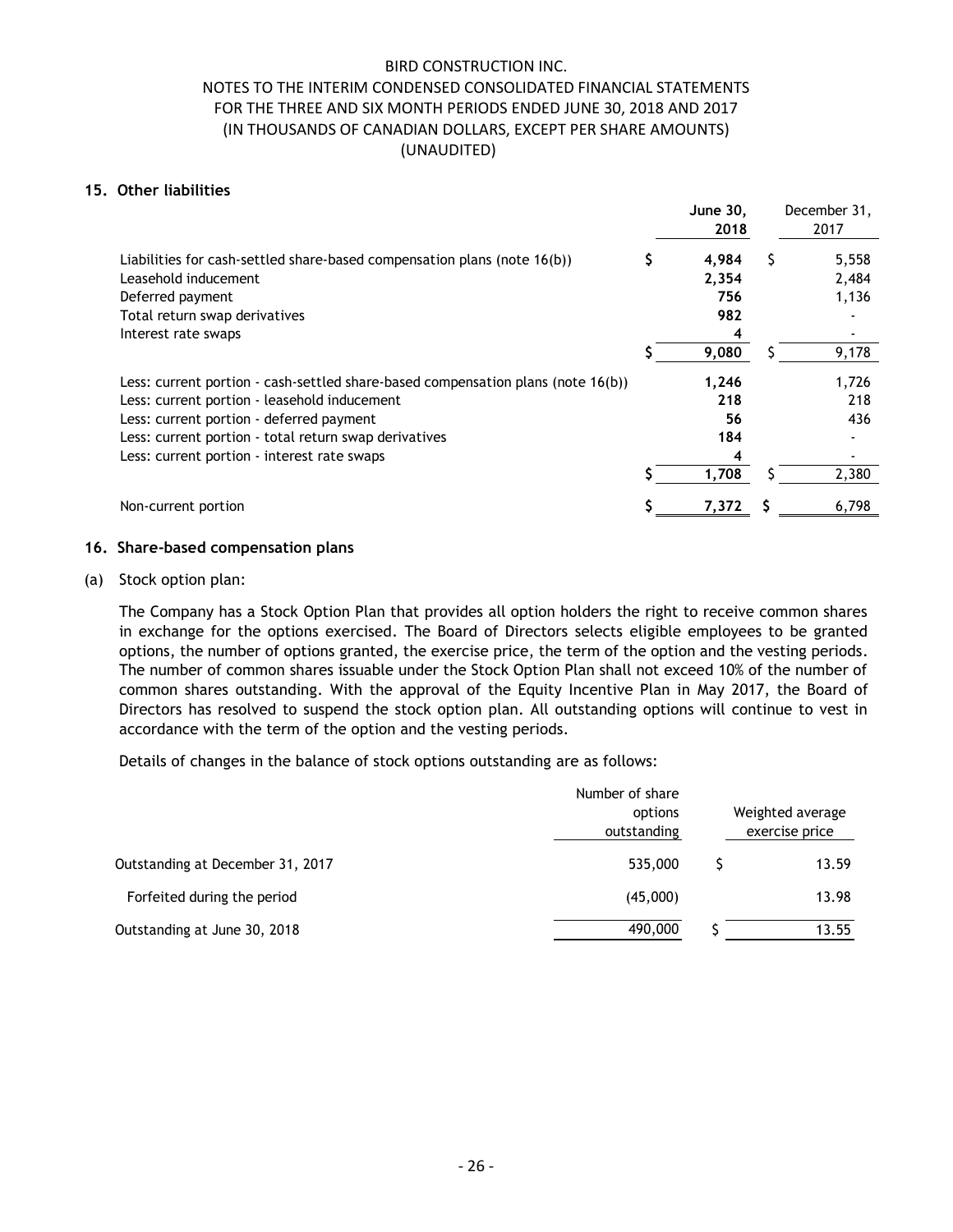The following table summarizes information about stock options outstanding and exercisable as at June 30, 2018:

|                       | Number of stock Number of stock<br>options issued and<br>outstanding | options<br>exercisable | Exercise<br>price |                    |  | Weighted<br>average fair<br>value of the<br>option | Expiry Date     | Remaining<br>Contractual life<br>(years) |
|-----------------------|----------------------------------------------------------------------|------------------------|-------------------|--------------------|--|----------------------------------------------------|-----------------|------------------------------------------|
| March 15, 2012 Grant  | 390,000                                                              | 390,000                |                   | 13.98 <sup>5</sup> |  | 3.25                                               | March 15, 2019  | 0.7                                      |
| January 1, 2015 Grant | 100,000                                                              | 75,000                 |                   | 11.87              |  | 1.16                                               | January 1, 2022 | 3.5                                      |

The stock-based compensation expense recognized during the six month period ended June 30, 2018 is \$4 compared to an expense of \$8 during the first half of 2017.

(b) Medium term incentive plan ("MTIP"), Equity incentive plan ("EIP") and Deferred share unit plan ("DSU Plan"):

|                                                             |               | December 31, |
|-------------------------------------------------------------|---------------|--------------|
|                                                             | June 30, 2018 | 2017         |
| <b>MTIP liability</b>                                       | 2.305         | 2,975        |
| EIP liability                                               | 1,045         | 861          |
| DSU liability                                               | 1,634         | 1,722        |
| Liabilities for cash-settled share-based compensation plans | 4,984         | 5,558        |
| Less: current portion - MTIP liability                      | 1,246         | 1,726        |
|                                                             | 1,246         | 1,726        |
| Non-current portion                                         | 3,738         | 3,832        |

The Company has recognized a derivative loss of \$2,977 on its Total Return Swap contracts (note 9) and (note 15) for the six-month period ended June 30, 2018 (June 30, 2017 - \$78 gain).

#### **17. Shareholders' capital**

The Company is authorized to issue an unlimited number of common shares and has issued and outstanding 42,516,853 common shares as at June 30, 2018. The Company is authorized to issue preference shares in series with rights set by the Board of Directors, up to a balance not to exceed 35% of the outstanding common shares.

|                                              | Number of shares | Amount |
|----------------------------------------------|------------------|--------|
| Balance, June 30, 2018 and December 31, 2017 | 42.516.853       | 42,527 |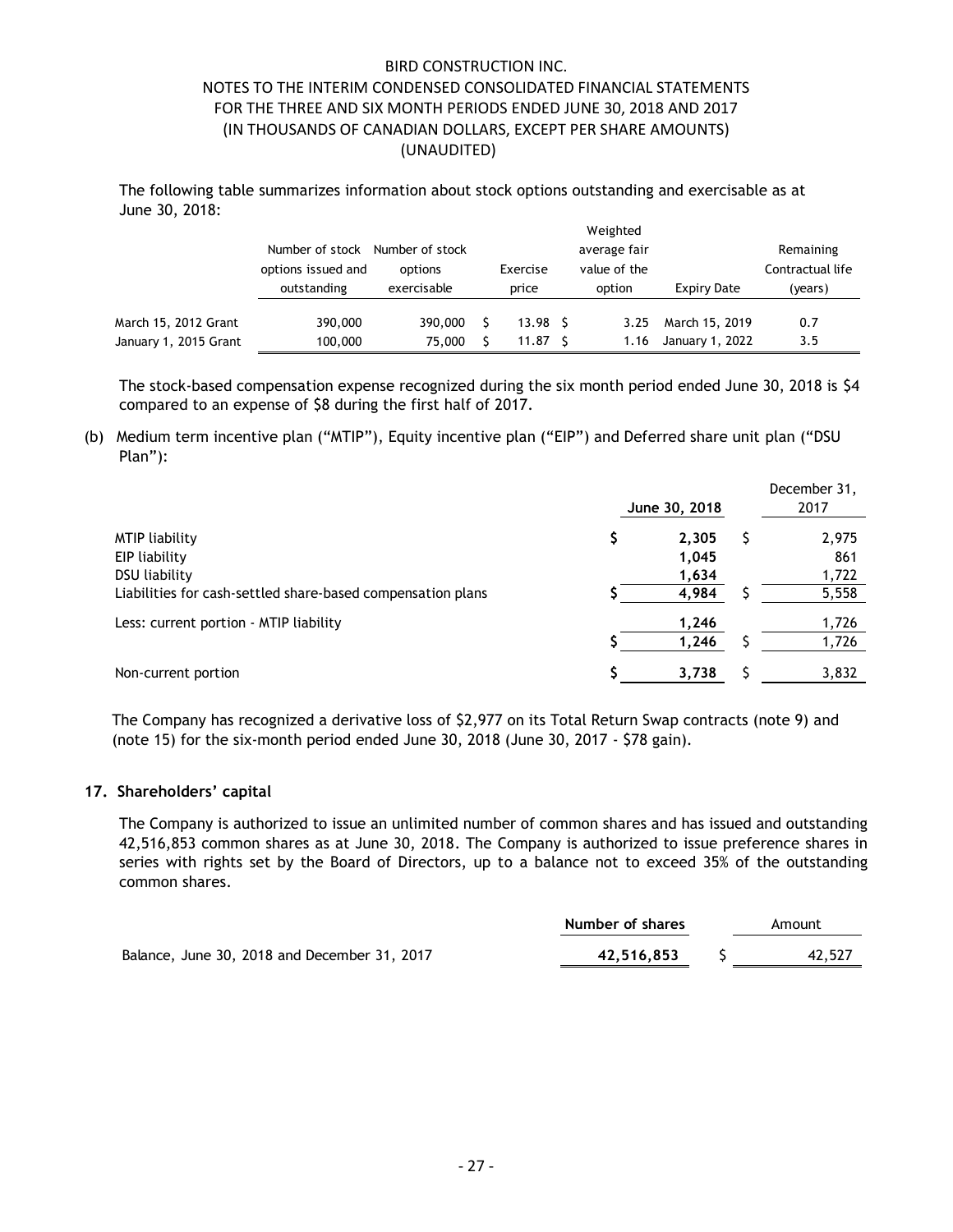### **18. Earnings per share**

Details of the calculation of earnings per share are as follows:

|                                                       | Three months ended June 30, |             |            | Six months ended June 30, |    |            |      |            |
|-------------------------------------------------------|-----------------------------|-------------|------------|---------------------------|----|------------|------|------------|
|                                                       | 2017                        |             |            |                           |    |            | 2017 |            |
|                                                       |                             | 2018        |            | (restated)                |    | 2018       |      | (restated) |
| Profit (loss) attributable to shareholders (basic and |                             |             |            |                           |    |            |      |            |
| diluted)                                              |                             | (5, 344)    |            | 3,168                     | s  | (11, 752)  |      | 952        |
| Average number of common shares outstanding           |                             | 42,516,853  |            | 42,516,853                |    | 42,516,853 |      | 42,516,853 |
| Effect of stock options on issue                      |                             |             |            |                           |    |            |      |            |
| Weighted average number of common shares (diluted)    | 42,516,853                  |             | 42,516,853 |                           |    | 42,516,853 |      | 42,516,853 |
| Basic earnings (loss) per share                       |                             | $(0.13)$ \$ |            | 0.07                      | -S | (0.28)     | s    | 0.02       |
| Diluted earnings (loss) per share                     |                             | (0.13)      |            | 0.07                      |    | (0.28)     |      | 0.02       |

At June 30, 2018, 490,000 options (December 31, 2017 - 535,000 options) were excluded from the diluted weighted average number of common share calculation as their effect would have been anti-dilutive.

### **19. Provisions**

|                           | June 30,<br>2018 | December 31,<br>2017 (restated) |  |  |
|---------------------------|------------------|---------------------------------|--|--|
| Warranty claims and other | 5.905            | 8,777                           |  |  |
| Legal claims              | 2.051            | 1.926                           |  |  |
|                           | 7.956            | 10,703                          |  |  |

Various claims and litigation arise in the normal course of the construction business. It is management's opinion that adequate provision has been made for any potential settlements relating to such matters and that they will not materially affect the financial position or future operations of the Company.

#### **20. Finance income**

|                 | Six months ended June 30, |      |  |     |
|-----------------|---------------------------|------|--|-----|
|                 |                           | 2018 |  |     |
|                 |                           |      |  |     |
| Interest income |                           | 607  |  | 600 |
|                 |                           | 607  |  | 600 |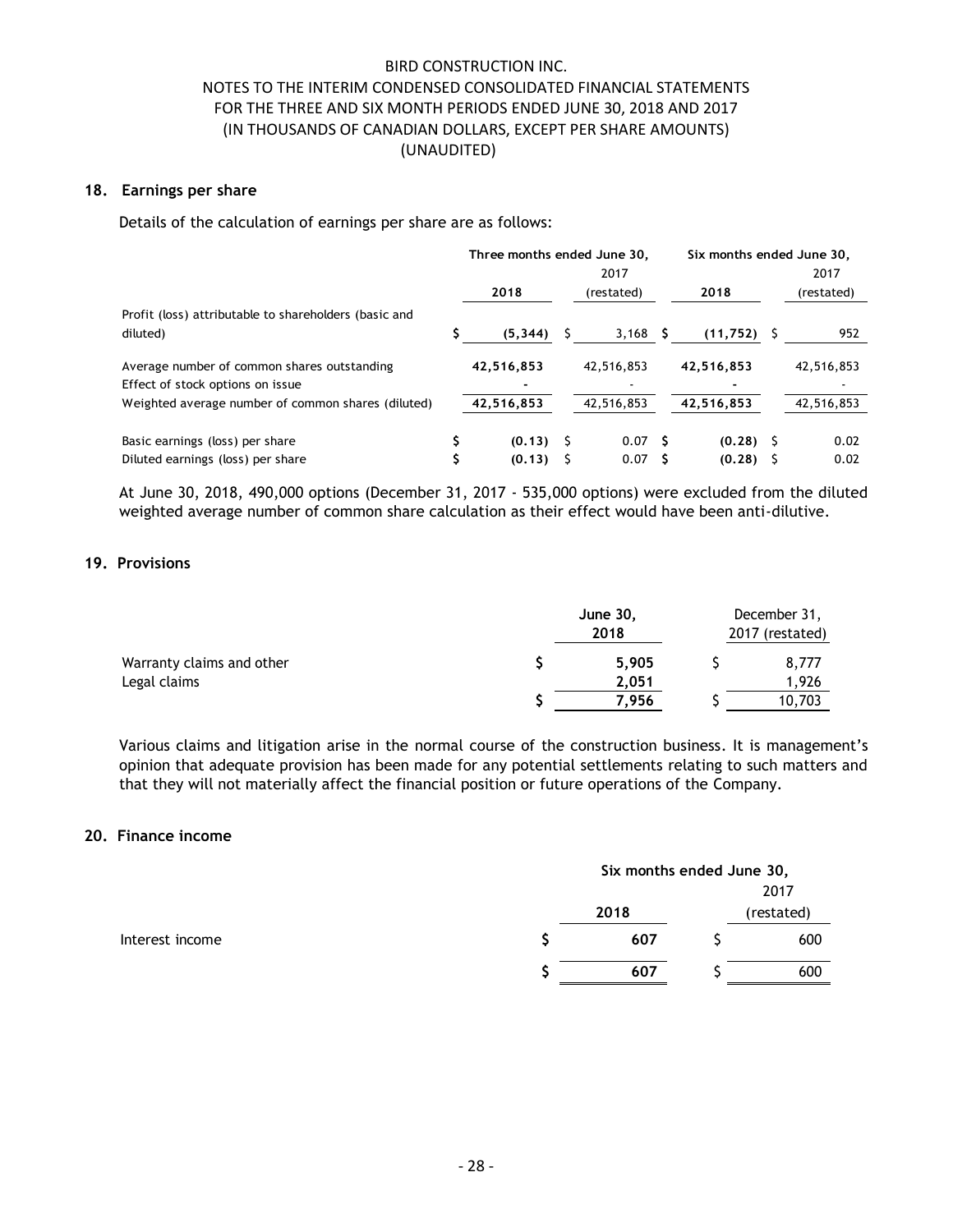### **21. Finance and other costs**

|                                            | Six months ended June 30, |       |  |            |  |
|--------------------------------------------|---------------------------|-------|--|------------|--|
|                                            |                           |       |  | 2017       |  |
|                                            |                           | 2018  |  | (restated) |  |
| Interest on loans and borrowings           |                           | 816   |  | 164        |  |
| Loss on interest rate swaps (note 7)       |                           | 224   |  | (168)      |  |
| Interest on non-recourse project financing |                           | 668   |  | 608        |  |
|                                            |                           | 1.708 |  | 604        |  |
|                                            |                           |       |  |            |  |

### **22. Leases**

Future minimum annual lease payments relating to lease commitments on buildings, equipment and vehicles over the next five years are:

|                  | Maturities   |        |             |  |        |
|------------------|--------------|--------|-------------|--|--------|
|                  | From 2019 to |        |             |  |        |
|                  | Within 2018  | 2022   | Beyond 2022 |  | Total  |
| Operating leases | 2.780        | 17,452 | 14,026      |  | 34,258 |

### **23. Commitments and contingent liabilities**

#### (a) Commitments:

Outstanding surety lien bonds issued on behalf of the Company in connection with liens by subcontractors and suppliers at June 30, 2018 totalled \$31,658 (December 31, 2017 - \$24,109).

The Company has acquired minority equity interests in a number of PPP concession entities (note 10), which requires the Company to make \$9,879 in future capital injections. These commitments have been secured by letters of credit totalling \$9,879 (December 31, 2017 - \$8,131).

(b) Contingencies:

The Company is contingently liable for the usual contractor's obligations relating to performance and completion of construction contracts. These include the Company's contingent liability for the performance obligations of its subcontractors. Where possible and appropriate, the Company obtains performance bonds, subcontract/supplier insurance or alternative security from subcontractors. However, where this is not possible, the Company is exposed to the risk that subcontractors will fail to meet their performance obligations. In that eventuality, the Company would be obliged to complete the subcontractor's contract, generally by engaging another subcontractor, and the cost of completing the work could exceed the original subcontract price. The Company makes appropriate provisions in the financial statements for all known liabilities relating to subcontractor defaults.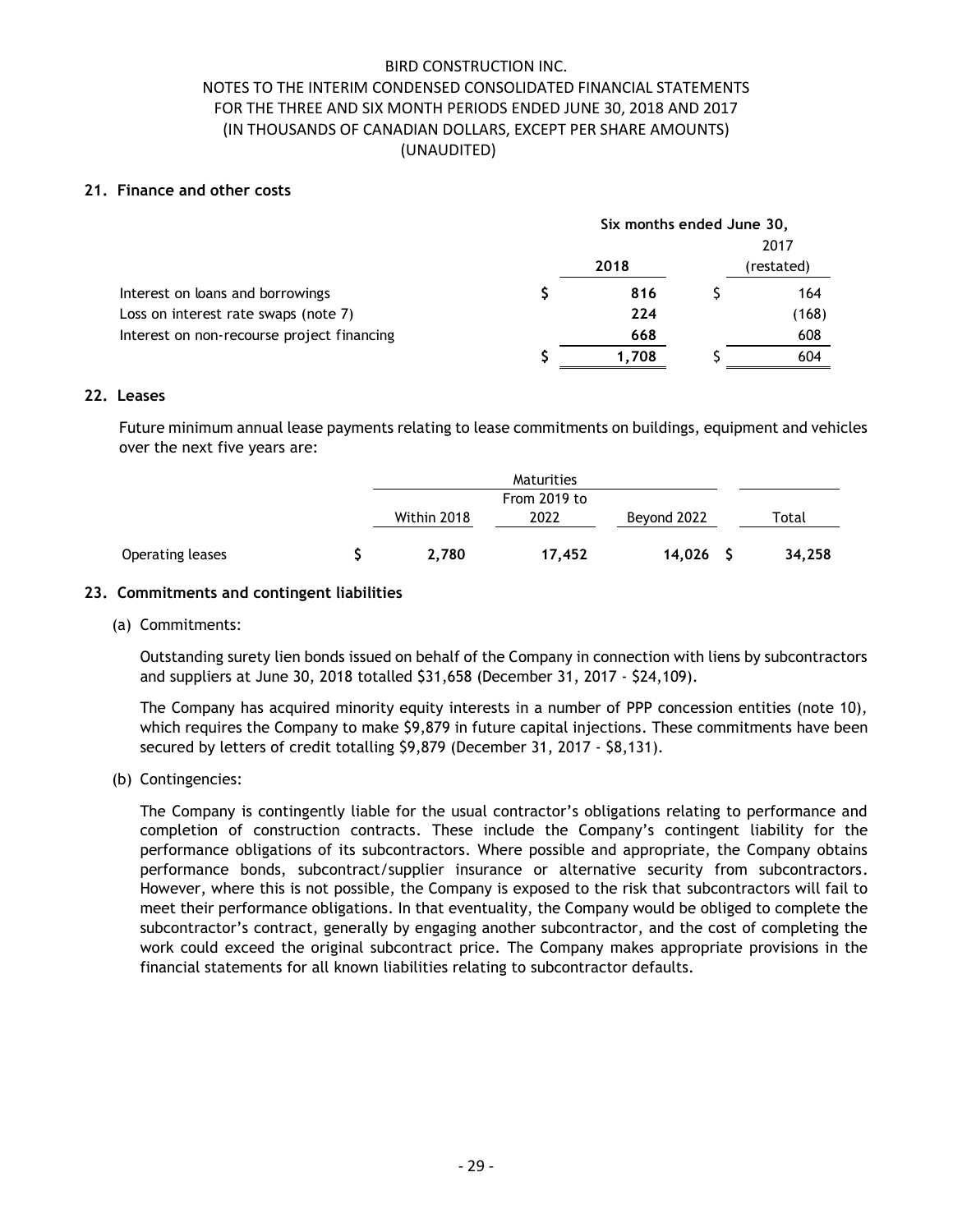### **24. Other cash flow information**

|                                                                      | Six months ended June 30, |    |            |  |  |
|----------------------------------------------------------------------|---------------------------|----|------------|--|--|
|                                                                      |                           |    | 2017       |  |  |
|                                                                      | 2018                      |    | (restated) |  |  |
| Changes in non-cash working capital relating to operating activities |                           |    |            |  |  |
| Accounts receivable                                                  | \$<br>(96, 153)           | \$ | (21, 023)  |  |  |
| Contract assets                                                      | 4,114                     |    | (9, 549)   |  |  |
| Contract assets - alternative finance projects                       | 73,951                    |    | 6,141      |  |  |
| Prepaid expenses                                                     | 799                       |    | 1,782      |  |  |
| Other assets                                                         | $\blacksquare$            |    | (14)       |  |  |
| Inventory                                                            | 26                        |    | 25         |  |  |
| Accounts payable                                                     | (32, 722)                 |    | (74, 668)  |  |  |
| Contract liabilities                                                 | (137)                     |    | (1,025)    |  |  |
| <b>Provisions</b>                                                    | (2,747)                   |    | (2, 140)   |  |  |
| Medium term incentive plan and other                                 | (892)                     |    | (235)      |  |  |
|                                                                      | \$<br>(53, 761)           |    | (100,706)  |  |  |

Contract assets - alternative finance project changes are driven by design build finance projects. Refer to note 7 for loan proceeds to fund contract assets - alternative finance projects.

|                                              | <b>June 30,</b><br>2018 | December 31,<br>2017 |
|----------------------------------------------|-------------------------|----------------------|
| Cash and cash equivalents                    |                         |                      |
| Cash                                         | 56,465                  | 114,092              |
| Bankers' acceptances and short-term deposits | 9.843                   | 18,963               |
|                                              | 66,308                  | 133,055              |

Cash, bankers' acceptances and short-term deposits include restricted cash and cash equivalents that were deposited as collateral for letters of credit issued by the Company. As such, these amounts are not available for general operating purposes.

| Restricted cash and cash equivalents                                  |        |        |
|-----------------------------------------------------------------------|--------|--------|
| Cash and cash equivalents held to support letters of credit (note 13) | 8.637  | 20,253 |
| Cash deposited in blocked accounts for special projects               | 1.464  | 4.043  |
|                                                                       | 10.101 | 24.296 |

Letters of Credit Support:

In the normal course of business, the Company issues letters of credit on certain projects to guarantee its performance. These projects are typically design-build contracts relating to Public Private Partnership arrangements and other major construction projects. In certain instances, the letters of credit are supported by the hypothecation of cash and cash equivalents that are not available for general corporate purposes (note 13A).

Blocked Accounts:

The terms of non-recourse project financing require scheduled loan advances to be deposited in a blocked bank account which cannot be accessed directly by the Company for general corporate purposes. Upon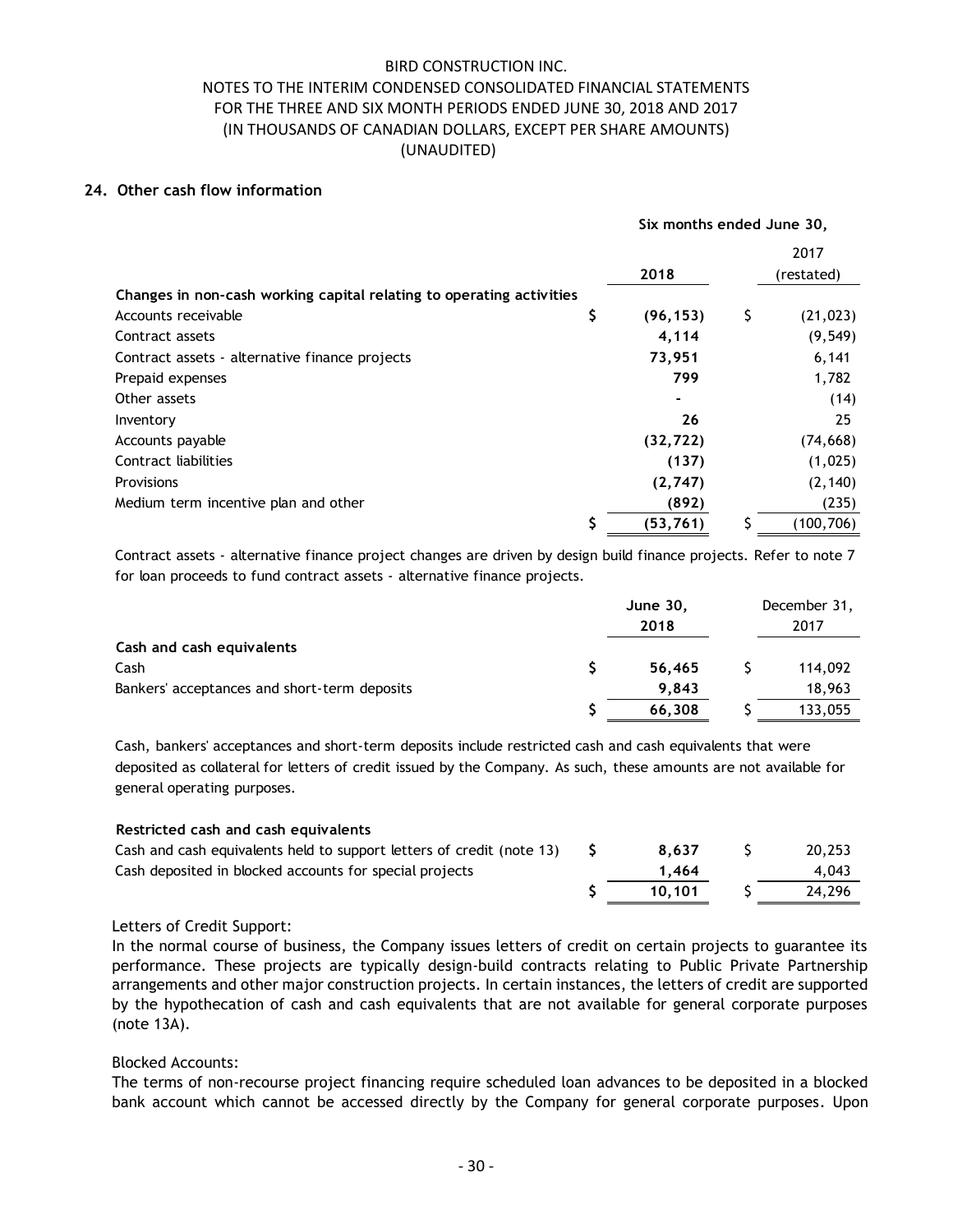recommendation by the lender's technical advisor, cash is released monthly from the blocked account and paid to the Company based on the progress made on the related construction project.

### **25. Financial instruments**

The Company's investments and derivative financial instruments, including interest rate swaps and TRS derivatives have been classified as fair value through profit and loss. The Company's cash, bankers' acceptances, short-term deposits, short-term investments, accounts receivable and other long-term assets are classified as financial assets. The Company's bank overdraft, if any, accounts payable, dividends payable to shareholders, non-recourse project financing, deferred payment and long-term debt have been classified as financial liabilities. The basis of the determination of the fair value of the Company's financial instruments is more fully described in note 3(m) of the December 31, 2017 annual financial statements.

### **A. Classification and fair value of financial instruments:**

|                                                            |    | June 30,   |    | December 31,    |
|------------------------------------------------------------|----|------------|----|-----------------|
|                                                            |    | 2018       |    | 2017 (restated) |
| Financial instruments at fair value through profit or loss |    |            |    |                 |
| Non-recourse project financing - interest rate swaps       | \$ | 66         | \$ | 290             |
| Interest rate swaps                                        |    | (4)        |    |                 |
| Total return swap derivatives                              |    | (982)      |    | 1,995           |
|                                                            | \$ | (920)      |    | 2,285           |
| <b>Financial assets and financial liabilities</b>          |    |            |    |                 |
| <b>Financial assets</b>                                    |    |            |    |                 |
| Cash and cash equivalents (note 24)                        | \$ | 66,308     | Ś  | 133,055         |
| Accounts receivable                                        |    | 459,770    |    | 363,688         |
| Other non-current assets                                   |    | 5,690      |    | 5,991           |
| Short-term investments                                     |    | 4,806      |    |                 |
|                                                            | Ś  | 536,574    |    | 502,734         |
| <b>Financial liabilities</b>                               |    |            |    |                 |
| Accounts payable                                           | \$ | (347, 505) | Ś  | (380, 221)      |
| Dividends payable to shareholders                          |    | (1, 382)   |    | (1, 382)        |
| Non-recourse project financing - loan facilities (note 7)  |    | (76, 474)  |    | (63, 975)       |
| Loans and borrowings                                       |    | (30, 138)  |    | (18, 598)       |
| Deferred payment                                           |    | (756)      |    | (1, 136)        |
|                                                            | \$ | (456, 255) |    | (465, 312)      |
| <b>Total financial instruments</b>                         | \$ | 79,399     |    | 39,707          |

The fair value of the loans and borrowings approximate their carrying values on a discounted cash flow basis as the majority of these obligations bear interest at market rates. The fair values of the remaining financial instruments approximate their carrying value due to their relatively short periods to maturity.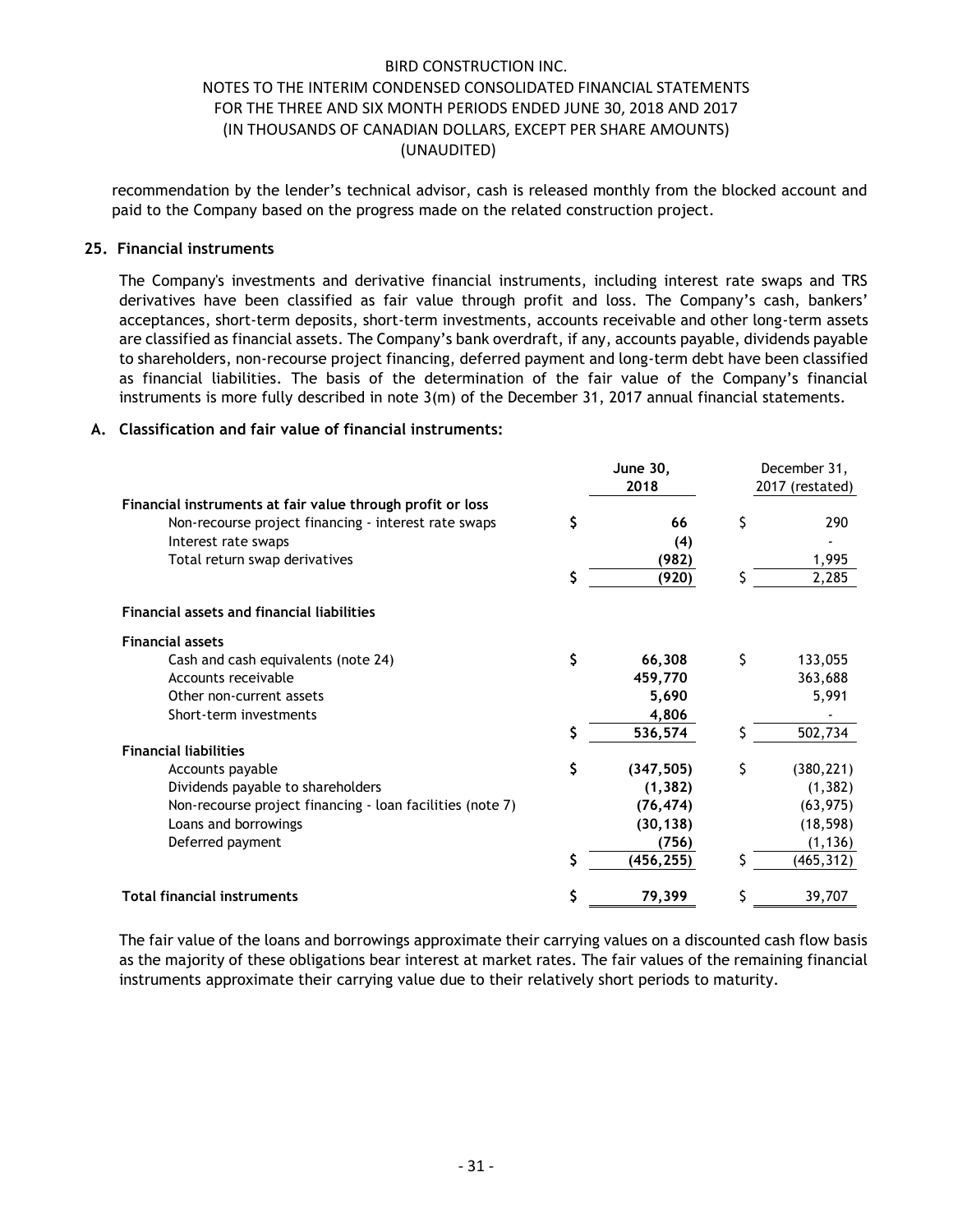#### **B. Risk Management:**

In the normal course of business, the Company is exposed to several risks related to financial instruments that can affect its operating performance. These risks and the actions taken to manage them are as follows:

### i. Credit Risk:

Credit risk relates to the risk of financial loss to the Company if a customer or counterparty to a financial instrument fails to meet their contractual obligation.

With respect to accounts receivable, concentration of credit risk is limited due to the geographic dispersion of revenues and a diversified customer base. Before entering into any construction contract and during the course of the construction project, the Company goes to considerable lengths to satisfy itself that the customer has adequate resources to fulfil its contractual payment obligations as construction work is completed. If a customer was unable or unwilling to pay the amount owing, the Company will generally have a right to register a lien against the project that will normally provide some security that the amount owed would be realized.

Bankers' acceptances, short-term deposits and short-term investments are subject to minimal credit risk as they are placed with only major Canadian financial institutions. As is reasonably practical, these investments are placed with several different Canadian financial institutions, thereby reducing the Company's exposure to a default by any one financial institution.

Accounts receivable outstanding for greater than 90 days and considered past due by the Company's management, represent 13.0% (December 31, 2017 – 16.5%) of the balance of progress billings on construction contracts receivable at June 30, 2018. Management has recorded an allowance of \$1,576 (December 31, 2017 - \$1,672) against these past due receivables, net of amounts recoverable from others.

|                         | Amounts past due |          |  |         |  |          |  |              |
|-------------------------|------------------|----------|--|---------|--|----------|--|--------------|
|                         |                  | Up to 12 |  | Over 12 |  | June 30, |  | December 31, |
|                         |                  | months   |  | months  |  | 2018     |  | 2017         |
| Trade receivables       |                  | 31.680   |  | 13.542  |  | 45.222   |  | 37.122       |
| Impairment              |                  | (422)    |  | (1.154) |  | (1.576)  |  | (1,672)      |
| Total Trade receivables |                  | 31.258   |  | 12.388  |  | 43.646   |  | 35,450       |

The movement in the allowance for impairment in respect of loans and receivables during the period was as follows:

|                              | June 30,<br>2018 |                          | December 31,<br>2017 |       |
|------------------------------|------------------|--------------------------|----------------------|-------|
|                              |                  |                          |                      |       |
| Balance, beginning of period |                  | 1.672                    |                      | 1,524 |
| Impairment loss recognized   |                  | 140                      |                      | 383   |
| Amounts written off          |                  | (236)                    |                      | (96)  |
| Impairment loss reversed     |                  | $\overline{\phantom{0}}$ |                      | (139) |
|                              |                  | 1.576                    |                      | 1,672 |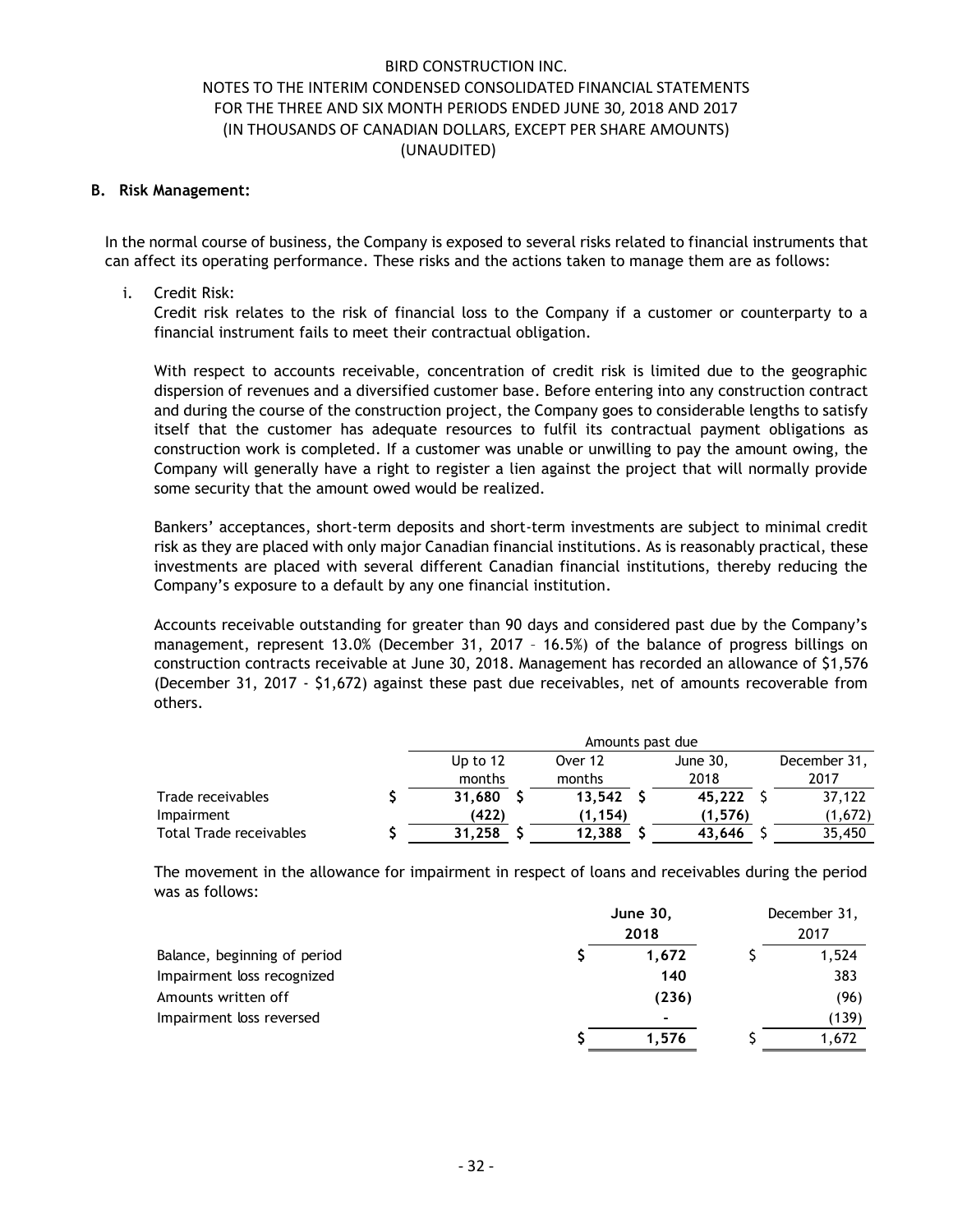### ii. Liquidity risk:

Liquidity risk relates to the risk that the Company will not be able to meet its financial obligations as they fall due.

The Company has working capital of \$70,551 which is available to support surety requirements related to construction projects. As a component of working capital, the Company maintains significant balances of cash and cash equivalents and investments in liquid securities. These investments, less \$8,637 hypothecated to support outstanding letters of credit and \$1,464 held in blocked accounts, are available to meet the financial obligations of the Company as they come due (note 24).

The Company has a committed line of credit of \$85,000 available to finance operations and issue letters of credit. As at June 30, 2018, the Company has drawn \$15,000 on the facility and has \$24,497 letters of credit outstanding on the facility. Also, the Company and its subsidiaries have \$40,000 in equipment facilities, of which \$5,064 is outstanding at June 30, 2018. Subsidiaries of the Company have established operating lease lines of credit for \$42,500 with the financing arms of major heavy equipment suppliers to finance operating equipment leases. At June 30, 2018, the subsidiaries have used \$7,669 under these facilities. In addition, the Company has lines of credit totaling \$80,000 available for issuing letters of credit for which \$13,501 was drawn at June 30, 2018. Additional draws on this line require hypothecation of additional securities or cash deposits. Cash collateralization may not be required for certain letters of credit with an export component as the Company has entered into an agreement with EDC to provide performance security guarantees for letters of credit issued that meet their criteria. The Company believes it has access to sufficient funding through the use of these facilities to meet foreseeable operating requirements.

Principal repayments due on the loans and borrowings and non-recourse project financing are disclosed in notes 13 and 7, respectively. As disclosed in notes 15 and 16, payments required pursuant to the Company's MTIP granted in 2015, 2016 and 2017 are due on the vesting dates of November 2018, November 2019 and November 2020, respectively, or upon retirement, if earlier. Payments pursuant to the Company's EIP granted in 2017 are due by December 2020. Payments pursuant to the Company's DSU Plan are cash settled when the eligible Director ceases to hold any position within the Company.

#### iii. Market risk:

Market risk is the risk that changes in market prices, such as interest rates and equity prices, will affect the Company's income or the value of its holdings in liquid securities.

At June 30, 2018, the interest rate profile of the Company's long-term debt and non-recourse project financing was as follows:

|                                                         | June 30. |  |
|---------------------------------------------------------|----------|--|
|                                                         | 2018     |  |
| Fixed-rate facilities                                   | 5.251    |  |
| Variable-rate facilities                                | 15.154   |  |
| Non-recourse project financing facilities               | 76,474   |  |
| Total long-term debt and non-recourse project financing | 96,879   |  |

Interest rate risk is the risk that the fair value of future cash flows of a financial instrument will fluctuate because of changes in market interest rates. The Company is exposed to interest rate risk to the extent that its credit facilities and TRS derivatives are based on variable rates of interest. The Company has the option to convert all variable-rate term facilities to fixed-rate term facilities. Interest